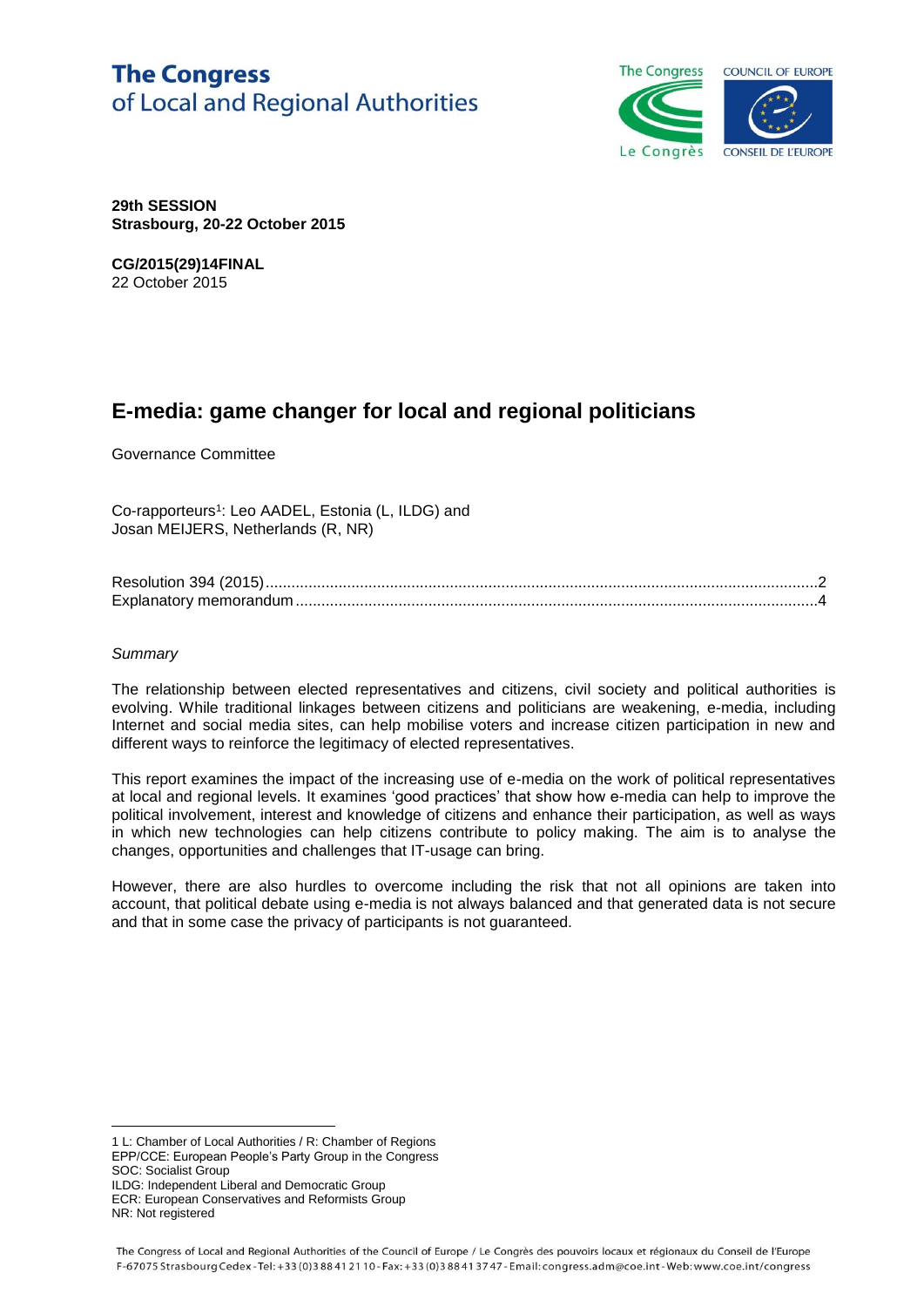# **RESOLUTION 394(2015)**<sup>2</sup>

1. Political awareness, involvement and adherence to democratic norms by citizens are essential elements of an authentic democracy. Internet use and Internet penetration in society can have a positive impact on democratisation and democratic attitudes. The information that is exchanged through e-media tools can have a mobilising effect on voters.

2. The Governance Committee, which has taken stock of recent developments in its 2014 seminar on 'Deepening democracy with e-media', focussing on open data in local government, web applications for voters and combining on-line and off-line democracy, believes that the development of e-tools, including websites, blogs, forums, discussion groups and social networks, can help mobilise voters and increase citizen participation to reinforce the legitimacy of elected representatives.

3. The increasing accessibility and use of broadband, combined with the profusion of portable devices and smartphones, enable citizens to browse for politically relevant information and interact with politicians at any time and from anywhere.

4. It is important that elected representatives take advantage of the possibilities to influence and guide topical political debate through e-media, which has the advantage of making a debate more transparent and accessible; giving participants a sense of control, which in turn, can increase trust and acceptance.

5. E-media can also help voters to be better informed about what local and regional authorities actually do and can help elected representatives to remain informed about the expectations and levels of satisfaction of citizens. E-technologies, such as survey techniques and sentiment analysis of online content, are useful for authorities to keep a 'finger on the pulse of society'.

6. Local and regional authorities need to move beyond uni-directional communication, merely providing information to citizens via the Internet. Information needs to be provided in a more interactive manner, allowing input and involvement by citizens. E-technologies, and in particular integrated digital platforms, can enable tailor-made delivery of information and reciprocal communication, so that citizens learn about politics, and politicians get to know more about the opinions and the priorities of their citizens.

7. Elected representatives and their authorities need to be proactive in creating an on-line presence. It is no longer enough to be available to constituents off-line. The quality and standard of political debate on-line is the responsibility of all elected representatives and political parties. Online debates that take place in a 'political vacuum' will have little impact.

8. An important challenge for e-democracy is to ensure an 'equal hearing' of all groups. Efforts should be made to engage the elderly and those less inclined to participate in politics, including youth. Since the Internet is a domain where younger generations tend to be well represented, e-engagement initiatives can help to mobilise them, which can in turn bring a new energy to local and regional politics, which traditionally have lower levels of youth participation than national politics.

9. Local and regional authorities need to be prepared for increasing levels of online activity. If large numbers of people participate in a public debate using e-media, consideration needs to be given as to how all positions and opinions on the issue can be taken into account. The quality of a deliberative process depends partly on its ability to take minority opinions into account. Such opinions are a valuable source for policy-makers, who also have a responsibility for ensuring that minority interests are respected.

10. It is important to regard e-media tools as complementary to traditional forms of citizen participation, rather than their replacement. While the web is fundamentally changing how people think and participate, it is not affecting everybody, everywhere, at the same pace.

<sup>-</sup>2 Debated and adopted by the Congress on 22 October 2015, 3rd sitting (see Document CG/2015(29)14FINAL, explanatory memorandum), co- rapporteurs: Leo AADEL, Estonia (L, ILDG) and Josan MEIJERS, Netherlands (R, NR)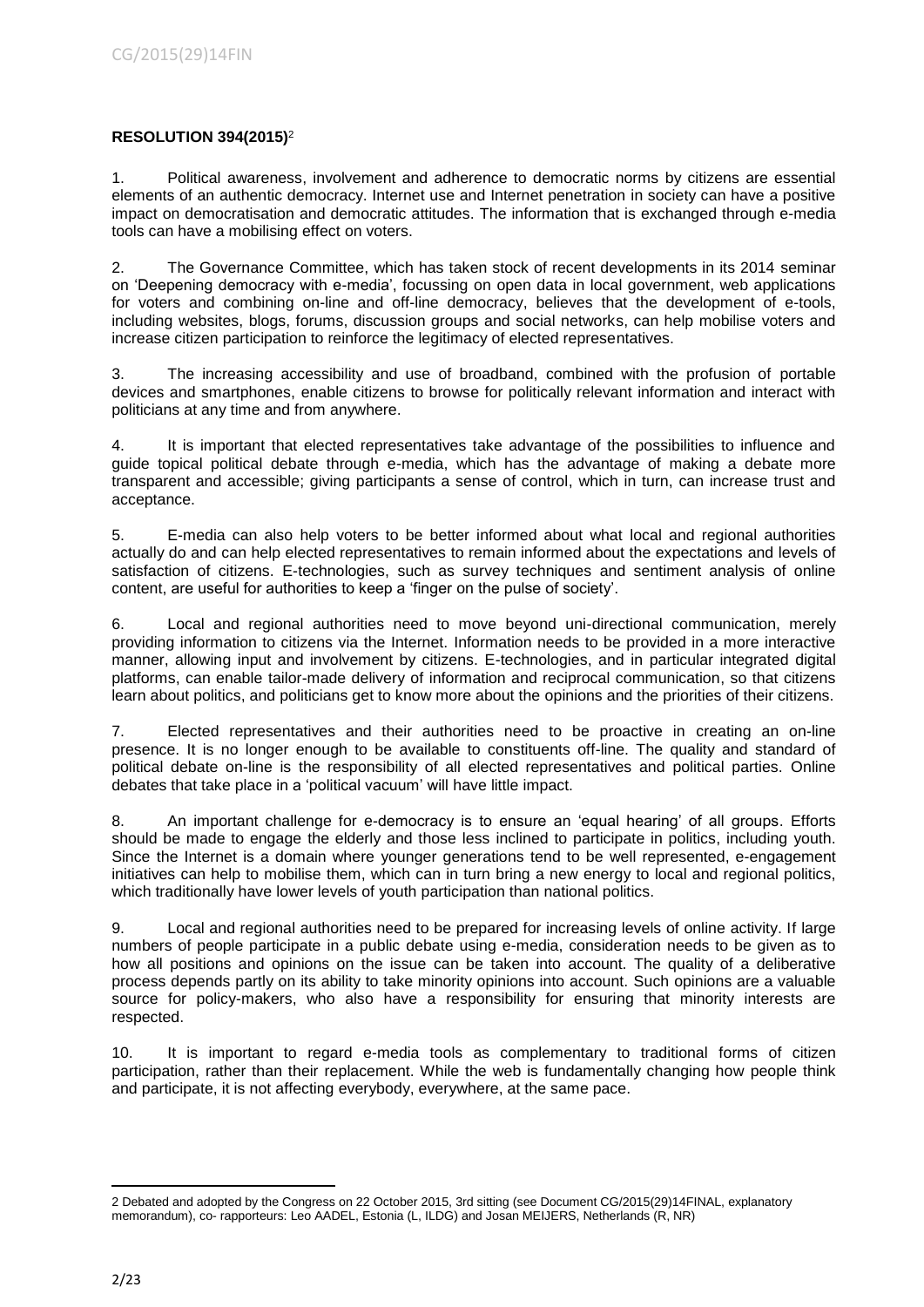11. Engaging voters through e-media is easier when it concerns an issue that they understand, which is important to them and has a direct impact on their life. It has also been shown to be more effective if an e-democracy project is promoted through national, regional and local media. Citizens can only get involved if they know that an initiative exists.

- 12. The Congress therefore recommends that associations of local and regional authorities:
- *a*. encourage local and regional authorities to develop the use of online consultations in their deliberative activities;
- *b*. offer support, training and guidance to elected representatives on how to create an online political presence;
- *c.* encourage more use of sharing and pooling of applications, programmes and e-media tools;
- *d*. promote the innovative use of open data at the local and regional level.
- 13. The Congress resolves to:
- *a.* encourage political parties to get involved in on-line debates thereby demonstrating to citizens and civil society groups, that an issue deserves serious discussion;
- *b.* continue its efforts to ensure that people who are less e-literate and less digitally active are not excluded from the political process;
- *c*. take a proactive approach to new e-media tools and to continue to develop its online political presence.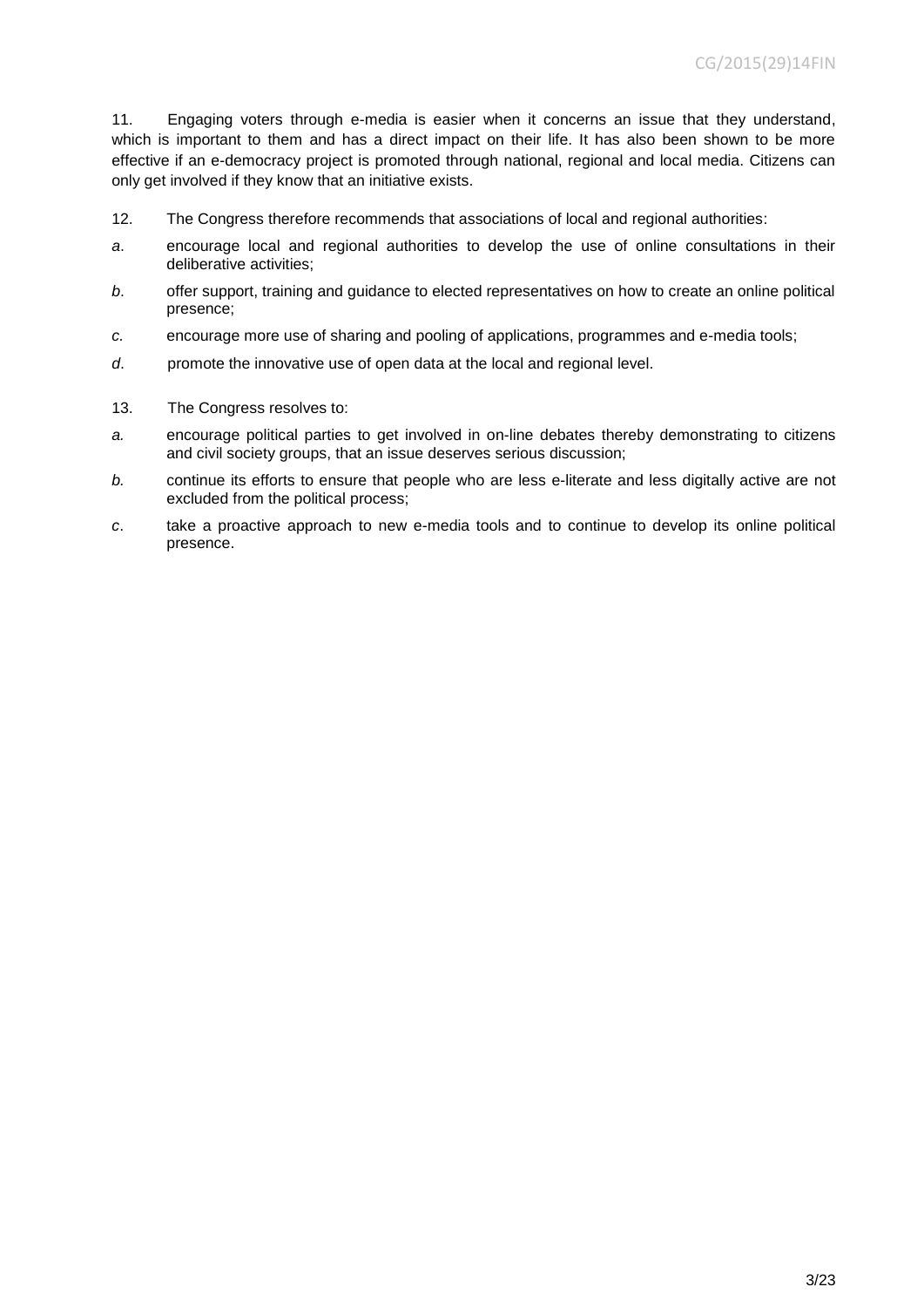# **EXPLANATORY MEMORANDUM**

| I.    |                                                                                      |  |  |
|-------|--------------------------------------------------------------------------------------|--|--|
| a.    |                                                                                      |  |  |
| b.    |                                                                                      |  |  |
| C.    |                                                                                      |  |  |
| Ш.    |                                                                                      |  |  |
| a.    |                                                                                      |  |  |
| b.    |                                                                                      |  |  |
| C.    |                                                                                      |  |  |
| III.  |                                                                                      |  |  |
| a.    |                                                                                      |  |  |
| b.    |                                                                                      |  |  |
| C.    |                                                                                      |  |  |
| IV.   |                                                                                      |  |  |
| a.    |                                                                                      |  |  |
| b.    |                                                                                      |  |  |
| C.    |                                                                                      |  |  |
| d.    |                                                                                      |  |  |
| V.    |                                                                                      |  |  |
|       |                                                                                      |  |  |
| VI.   |                                                                                      |  |  |
| VII.  |                                                                                      |  |  |
| VIII. |                                                                                      |  |  |
| IX.   |                                                                                      |  |  |
| Х.    |                                                                                      |  |  |
| XI.   | Participation: Political campaigning in Manchester, United Kingdom, using Web 2.0 17 |  |  |
| XII.  |                                                                                      |  |  |
| XIII. |                                                                                      |  |  |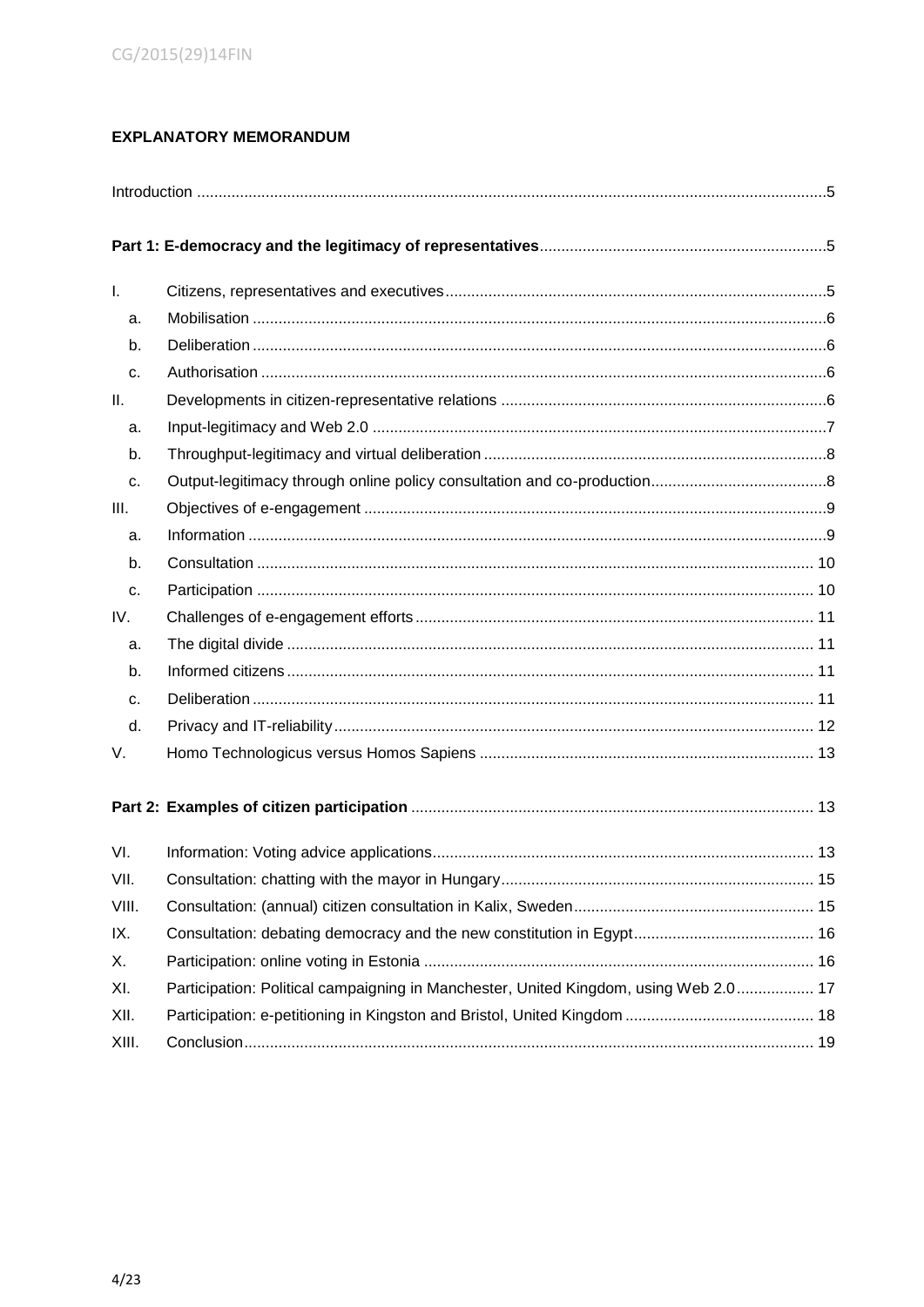## <span id="page-4-0"></span>**Introduction<sup>3</sup>**

1. This report examines the impact of the increased use of e-media on the work of political representatives at local and regional levels. It also provides some 'good practices' that show how emedia can help to improve the political involvement, interest and knowledge of citizens and enhance their participation, as well as ways in which new technologies can help citizens contribute to policy making. The aim is to analyse the changes, opportunities and challenges that IT-usage can bring.

2. The relation of representatives with citizens, civil society and the executive branch of government is changing. While traditional linkages between citizens and politicians are weakening, Internet connectivity can help mobilise voters and increase citizen participation in new and different ways to reinforce the legitimacy of elected representatives.

3. E-democracy, in the form of e-engagement tools, can increase the legitimacy of local and regional authorities by involving citizens in democratic governance in varying ways. Yet, there are also hurdles to overcome to ensure that all opinions are taken into account, that there is room for deliberation, that elected representatives make well-informed and considered decisions, that the generated data are secure so that they cannot be manipulated and that the privacy of participants is guaranteed.

4. Building on the existing literature on e-democracy and the role of political representatives, this report provides a framework in which the varying attempts to increase citizen involvement in political decision- and policy-making can be categorised. Several examples of e-engagement tools are given that show how local and regional authorities can help involve citizens.

5. By comparing these projects, to see to what extent e-engagement tools are able to satisfy the objectives and to increase political engagement and trust in the political process, the rapporteurs are able to draw some conclusions about how the work of local and regional representatives may be transformed by e-media usage and e-participation initiatives.

## <span id="page-4-1"></span>**Part 1: E-democracy and the legitimacy of representatives**

6. There are many ways in which e-technologies are affecting the links between political representatives in the legislature and the executive, the voters, organized interest groups and the media. Much of this influence is positive: digital technologies and e-democracy tools can help citizens acquire the political information they need to participate in the democratic process; public deliberation can be improved with e-technologies; political participation can be boosted through creative use of the web.

## <span id="page-4-2"></span>**I. Citizens, representatives and executives**

-

7. The changing role and functions of representatives in democracies is not a recent phenomenon. Social, economic, technological and institutional innovations are constantly transforming their relation to the citizens they represent and towards the executive branch of government that they need to control. This constant renewal of representative-voter relations is crucial for maintaining the legitimacy of the role of elected representatives. Despite all these changes, however, the core roles and functions of political representatives remain relatively stable and can be grouped as follows:

- *a. Mobilisation*: agenda-setting, campaigning to amass (electoral) support for political projects, representing the interests and values of citizens and developing political alternatives (political competition);
- *b. Deliberation*: contributing to the public political debate and policy development; and

<sup>3</sup> With thanks to Dr André Krouwel, University Lecturer of Comparative Politics and Communication at Vrije Universiteit in the Netherlands and Academic Director of Kieskompas (Election Compass), and his team for their contribution to the preparation of this report.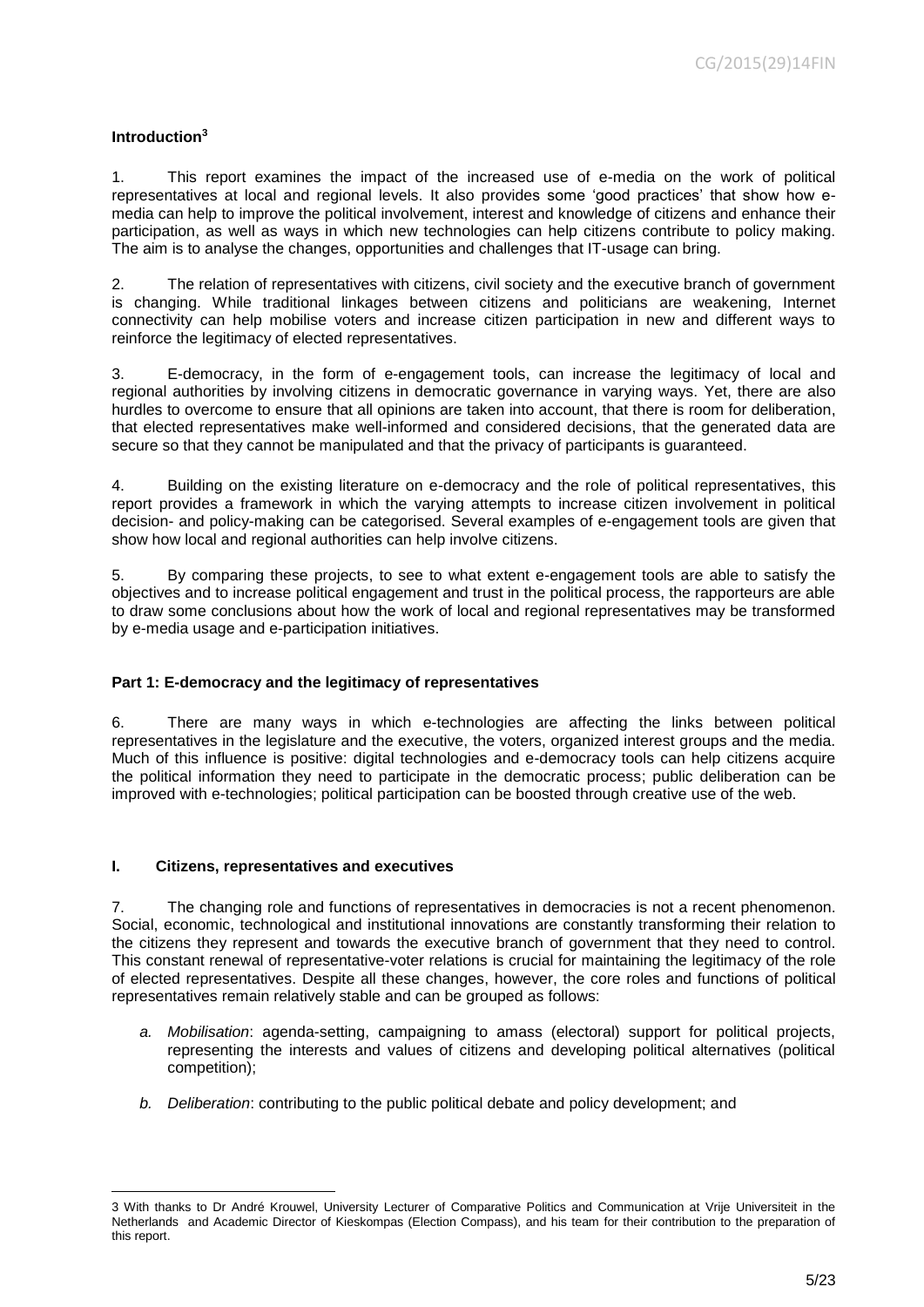*c. Authorisation*: authorize legislation, expenditures and officials, scrutinizing officials in the executive branch, monitor government activity and effects of policy implementation.

8. These core functions all help representatives to maintain their legitimacy; that is, the explicit or implicit consent of the people. In order to assess the impact of e-technologies, we can distinguish three types of legitimacy that coincide with these three core functions and their related tasks: input-legitimacy, throughput-legitimacy and output-legitimacy. The functions will be discussed in more detail below:

## <span id="page-5-0"></span>**a. Mobilisation**

9. Central to the mobilisation-function is the relation between citizens and representatives. By setting up successful campaigns, putting issues on the political agenda, and formulating or pursuing political alternatives, representatives gain input-legitimacy. By taking into account crucial (material) concerns of voters and their deeply held beliefs and values, voters can identify with or at least trust representatives to work in their interest. In democracies, citizens choose, as voters, at regular intervals between these alternative views and express their explicit support for at least one of the political alternatives.

## <span id="page-5-1"></span>**b. Deliberation**

10. Central to the deliberation function are the relations among representatives themselves, but could also include other societal and economic actors, as well as the media. This function primarily concerns the activities of representatives in regional parliaments or city councils. Here, representatives work to build coalitions and consensus in order to get legislation passed or revoked, so that the lives of citizens will improve. Since citizens are often not directly involved in these deliberations and policy formation processes, other organized interests often provide the input and the media reports on them, so that citizens become well-informed and even intervene if necessary. Needless to say, representatives can improve citizen trust by developing transparent and traceable procedures. This often-tacit approval is referred to as throughput-legitimacy.

## <span id="page-5-2"></span>**c. Authorisation**

11. The authorisation function concerns the relationship of representatives with the executive branch of government, the office-holders. Local and regional representatives and authorities can gain implicit and explicit legitimacy by taking the right decisions, implementing policies that deliver the goods and services citizens expect. Representatives gain legitimacy by authorizing the budget, approving legislation and closely scrutinizing the execution of these policies and expenditures. This is referred to as output legitimacy.

12. While these core functions are part and parcel of all liberal democracies, the way in which representatives fulfil these functions is subject to constant and often radical transformation. Moreover, over time the emphasis may shift from one function to another. It is also worth mentioning that, although a theoretical distinction can be made between input, throughput and output, in practice politics is a more muddled process, in which these activities often occur simultaneously, blurring the distinction between them.

13. Furthermore, not all representatives devote equal time to each function or may not even be skilled or interested to perform some of them. Some, for example, would rather debate and campaign to mobilize support than work on drafting new policies and legislation. However, this theoretical categorization serves to show how the different activities of representatives have been changed by new e-technologies and how this transforms the process of attaining legitimacy.

# <span id="page-5-3"></span>**II. Developments in citizen-representative relations**

14. The success of any attempt to increase citizen participation depends entirely on the ability of local and regional parties and authorities to respond adequately to a changing social and political environment. Modern European societies have undergone fundamental transformations, rendering traditional patterns of legitimacy insufficient or even dysfunctional. Before examining possible solutions to this legitimacy gap using digital technology, it would be useful to outline the relevant trends in citizenrepresentative-government relations.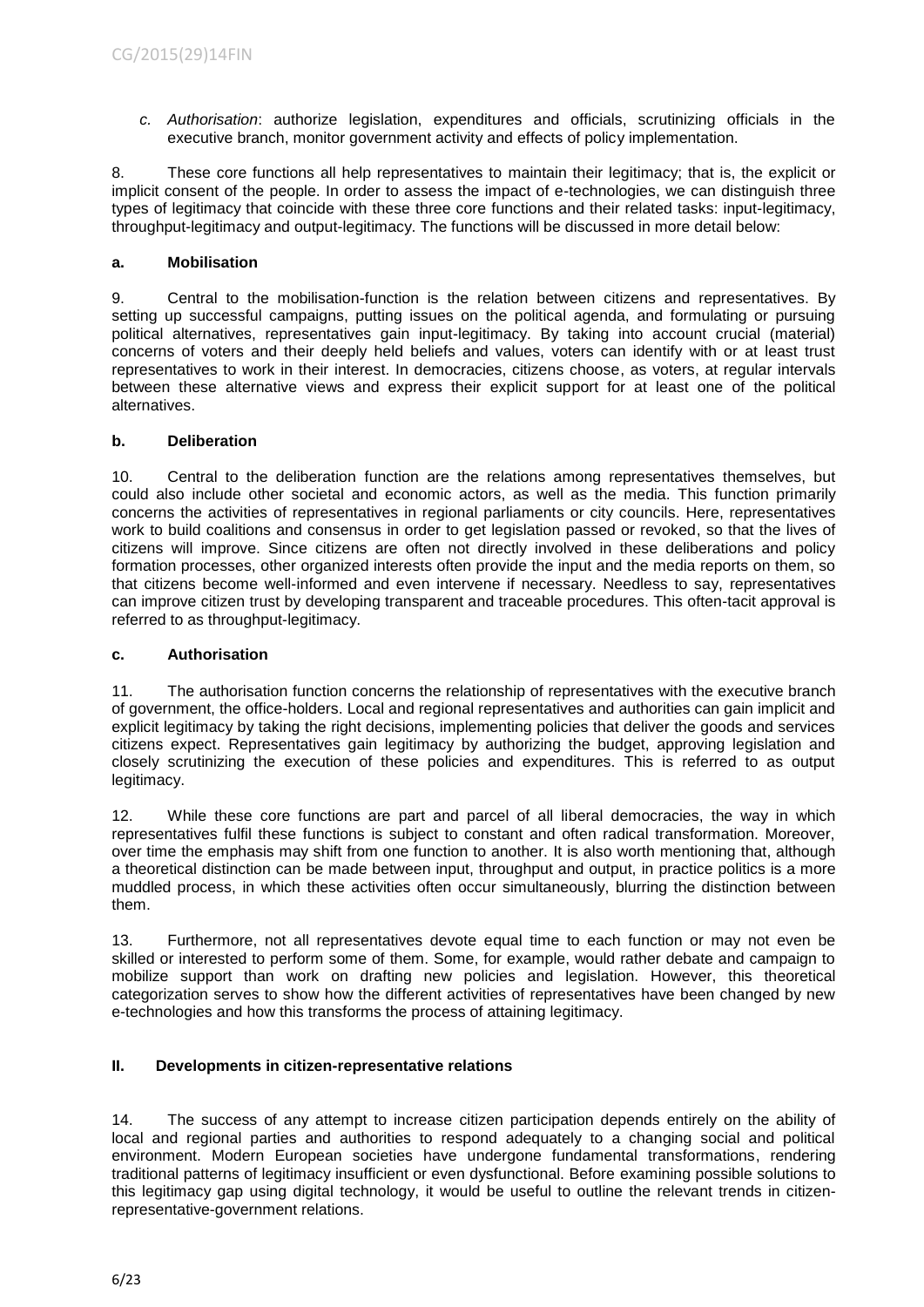#### <span id="page-6-0"></span>**a. Input-legitimacy and Web 2.0**

15. An important socio-political trend that has affected the relationship between representatives and citizens is the decline in traditional socio-political divisions. Until the 1960s (or in some countries the 1980s), the electoral preferences of citizens were largely determined by their social profile, particularly social class, religious belief, education and region, and to a lesser extent age and gender. Political parties were the vessels that politicized these societal divisions and sought allies to cater to the interests of their core electorate. Through strong institutional linkages and high levels of identification of voters with the ideology of the party, these 'mass-parties' could count on a solid and loyal base of support. Yet, due to processes such as increased wealth, secularization and an opening of the media-landscape, these traditional social divisions have become less distinct.

16. Today, citizen political preferences and opinions tend to depend less on their social characteristics. Voters have weaker ties to social organizations and their representatives, including parties and are less loyal in their support. Party identification and particularly membership is declining in practically all democracies, while most countries also show decreasing levels of voter turnout and trust in the major political institutions and actors. <sup>4</sup> This organizational and mental disconnect between citizens and representatives and the transformed, commercialized media-landscape means that representatives can no longer communicate with their supporters in the same manner. On the other side of the coin, citizens also face different challenges when they need to contact a politician or want to place an issue on the political agenda.

17. E-democracy – the use of Internet connectivity and digital technology in democratic political processes – provides new opportunities to bridge the gap between citizens and representatives. Representatives can make use of e-media to consult citizens through much cheaper and faster survey software packages, and citizens can contact them more easily. Through websites, blogs, forums, discussion groups and other social network sites, representatives can inform voters of their policy positions and even their private lives. Over the last two decades, political campaigns have become increasingly Internet-based and cyber-campaigns are now a crucial feature of political mobilisation. While many party and candidate websites remain primarily 'digital flyers' and static platforms of uni-directional communication, there is an increasing use of interactive features that allow voters to ask questions, participate in polls or online debates and provide other input to the political discourse.

18. Digital technologies provide citizens with opportunities to communicate both synchronously (in real time, as in a telephone conversation) and asynchronously (not concurrently, as in e-mail) at the individual or mass level. The particular strength of the web lies in the possibilities for many-to-many communication, hypertext linking and networking, where the users are not restricted to a mere recipient role, but are able to coproduce and broadcast information themselves. This active connectivity through several communication channels and involvement can facilitate political debate, by being more flexible in allowing comments and feedback, more transparent and more accessible, giving participants a sense of control, which in turn can increase trust and acceptance.<sup>5</sup> The widespread diffusion and decreasing costs of broadband access have resulted in an exponential increase in online connectivity. Web 2.0 platforms, with social media, blogging and video and photo sharing capabilities, make it possible to move beyond textual-based political communication to more visual and multimodal types of interaction.

19. Moreover, the diffusion of portable devices and smartphones has opened cyber-society up to more rapid and frequent exchange of information. Citizens can browse for politically relevant information and interact with politicians at any time and from anywhere. Whereas the arrival of the Internet has challenged the organisation of information according to geographic borders, the advent of Web 2.0 platforms has intensified the possibilities of real time responses and deeply transformed the temporal dimension of interaction. There is a real danger, however, of information overload: voters can be swamped in political information. Some academics and media-outlets have responded to this problem by using the web-infrastructure to directly help voters pick the party or candidate that best matches their own political opinions. Such Voting Advice Applications (VAAs) have become an influential part of political campaign periods in many European democracies.

<sup>4</sup> Mair, 2013

<sup>5</sup> Medimorec *et al*., 2011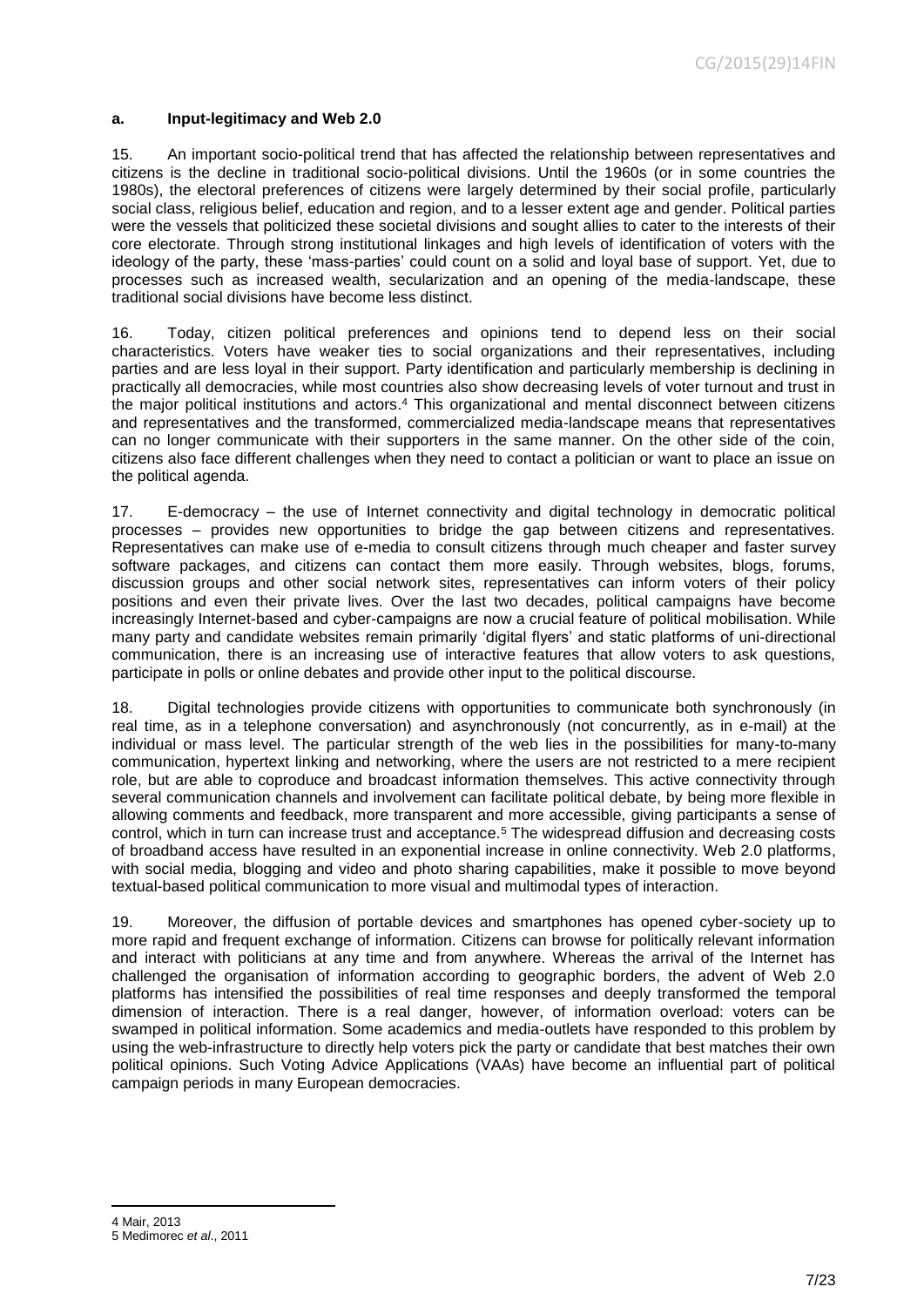## <span id="page-7-0"></span>**b. Throughput-legitimacy and virtual deliberation**

20. Policy-making processes face potential erosion of their legitimacy if those who sit at the negotiating table can no longer automatically claim to 'represent' societal groups or interests. Social interests have become more fragmented as a consequence of globalization, specialization and the everincreasing complexity of society. As a result, the process of policy-making and political contestation is shifting outside of the traditional political institutions.<sup>6</sup> Policy-making has become increasingly 'multi-level', comprising processes at the local, national or even inter- or supranational level. The multitude of interest groups, NGOs, trade-unions, action groups, citizen's initiatives, multi-national companies, professional associations, lobby groups and civil-society organizations are interacting in ever more complex networks. It is impossible for the individual citizen to be fully involved in all these processes and therefore increasingly difficult to make informed decisions. As traditional political institutions continue to lose ground, as the main arenas of political contestation and policy formulation, and as the multitude of processes makes decision-making decreasingly transparent, there is a need to re-connect and involve citizens in a different manner. If citizens do not know where policies are coming from and are unable to influence them or at least express their consent or protest, political legitimacy will decline.

21. Here also e-technologies can help to democratically involve citizens and civil society organizations in policy-making. Furthermore, an adequate provision of information about what is going on in parliament or the city council also serves to increase legitimacy. Legitimacy can be improved top-down by initiatives of political representatives using enhanced e-engagement tools, while there may also be a bottom-up demand from citizens and civil-society organization to get access and involvement in policy making processes. ICTs can help to structure the involvement and input of different actors and thereby not only enable participation, but also increase transparency. A significant advantage of e-engagement tools is that they allow people to participate in the issues that they are most interested in, at times that are convenient for them, with the necessary information being available at all times.

## <span id="page-7-1"></span>**c. Output-legitimacy through online policy consultation and co-production**

22. The most important source of political legitimacy is the output of national and subnational tiers of government. Citizens are more likely to give their consent and to trust political institutions and actors when they are satisfied (or at least not dissatisfied) with the goods and services that the authorities 'produce'. Scholars have shown<sup>7</sup> for example that citizens increasingly judge representatives and authorities on their results rather than on the preliminary input process; for them 'the proof of the pudding is in the eating'. Citizens who do not participate actively in the democratic process nevertheless monitor the public services and goods that are delivered. They also have strong opinions on the functioning of state, regional and local bureaucracies. Rather than begin pro-active citizens they are more likely to be re-active 'consumers', ready to voice discontent when the gap between expectations and actual delivery becomes too large. With the increasing activism and capabilities of governments in recent decades, public expectations have also risen, making it much easier for citizens to be disappointed.

23. To counter political cynicism and avoid a complete rejection of the democratic political system, it is important for governments to communicate on the functioning of public services and to be responsive to changing needs. However, there are signs that the gap between the ability of political parties to deliver and the expectations of citizens is widening, even in those parts of Europe with high state capabilities and a good track record in the delivery of a wide range of high-quality social goods. This is evidenced by the fact that parties in power are increasingly being punished at the following elections.

24. E-democracy can help to increase output legitimacy by informing citizens about how public services are delivered on time and with positive effects. Local authorities often limit their communication to explaining when things go wrong or demands supersede the supply of public goods. Many regional and local governments deliver a wide range of high-quality services that citizens are unaware of. These achievements and results need to be communicated on a continuously basis, rather than in response to criticism from citizens, which may then only increase public anger. E-engagement tools enable governments to closely monitor the needs and wants of citizens, public knowledge about current government output and to enable citizens to express their level of satisfaction with the volume and quality of delivery. E-technologies such as survey techniques, but also sentiment analysis of online content, are

<sup>1</sup> 6 Beck, 1992

<sup>7</sup> Schudson, 1998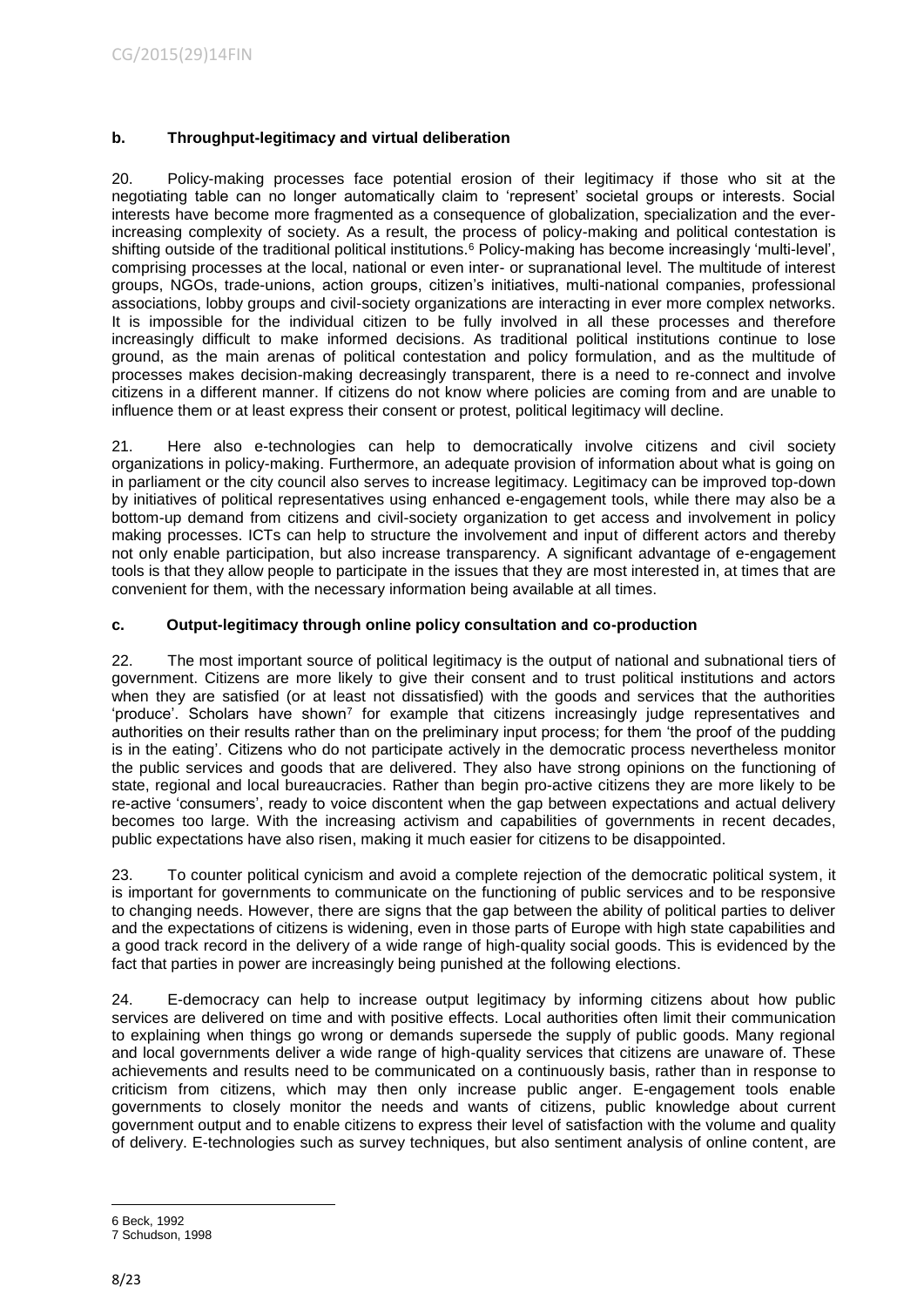useful for authorities to keep a 'finger on the pulse of society'. E-technologies can also help voters to be better informed about what authorities actually do and those in power to remain informed about the expectations of citizens.

25. These three types of legitimacy, the related developments in democratic processes and the possible ways of using e-technologies to improve citizen engagement are summarized in table 3.1. It is worth noting that these functions can overlap and e-technologies can impact on more than one type of legitimacy.

| Legitimacy        | <b>Function</b>                    | Developments in<br>democratic relations                                                        | E-democracy can be used to:                                            |
|-------------------|------------------------------------|------------------------------------------------------------------------------------------------|------------------------------------------------------------------------|
| Input             | Representation<br>and mobilisation | Loosening linkages between<br>citizen and representative                                       | Consult citizens; provide<br>information                               |
| <b>Throughput</b> | Deliberation                       | Widening political arena and<br>decreasing transparency                                        | Enable citizens or civil society to<br>participate in policy-making    |
| Output            | Authorisation and<br>control       | Increasing gap between<br>citizen expectations and<br>delivery of public goods and<br>services | Provide information; enable<br>citizen to express<br>(dis)satisfaction |

## **Summary of trends, functions and possible solutions**

## <span id="page-8-0"></span>**III. Objectives of e-engagement**

26. Over the past decade, several attempts have been made to increase citizen involvement in political decision-making by the use of innovative information and communication technologies. While the aim and methodology of various 'e-engagement tools' differs substantially, three core objectives can be distinguished.<sup>8</sup>

## <span id="page-8-1"></span>**a. Information**

27. The most self-evident action that local and regional authorities can take is to provide accessible information to citizens via the Internet. Often this information takes a uni-directional form, such as listing public services, related policy documents and the future political agenda. Representatives also use online (social) media to express their views and inform citizens about their activities. However, studies have shown that the gains from such uni-directional information tend to be low, as it primarily reaches those citizens who are already well-informed and politically interested. A wider audience is reached when the media picks up posts or tweets by elected representatives, but this has little direct influence on the political process, as news-outlets tend to focus on conflict news rather than on substantive information. Information needs to be provided in a more interactive manner, allowing input and involvement by citizens. E-technologies, and particular the integration of digital platforms, allow for more tailor-made delivery of information and reciprocal communication, so that citizens learn about politics and politicians get to know more about the opinions and the priorities of their citizens.

28. The potential of the Internet to spread ideas and information, to get in touch with politically likeminded people, and to put pressure on governments, suggest that online access and activism can be powerful instruments for forming democratic citizens. The diversity of online spaces for political discussion and the widespread access of ordinary citizens and activists may help citizens get acquainted with democratic norms, further their knowledge of political issues and become more interested in politics. Political knowledge, political involvement and adherence to democratic norms among citizens are essential elements of a healthy democracy (e.g., Nisbet, 2008). Several studies have established a link between democratization, democratic attitudes, Internet use and Internet penetration: information can have a mobilising effect.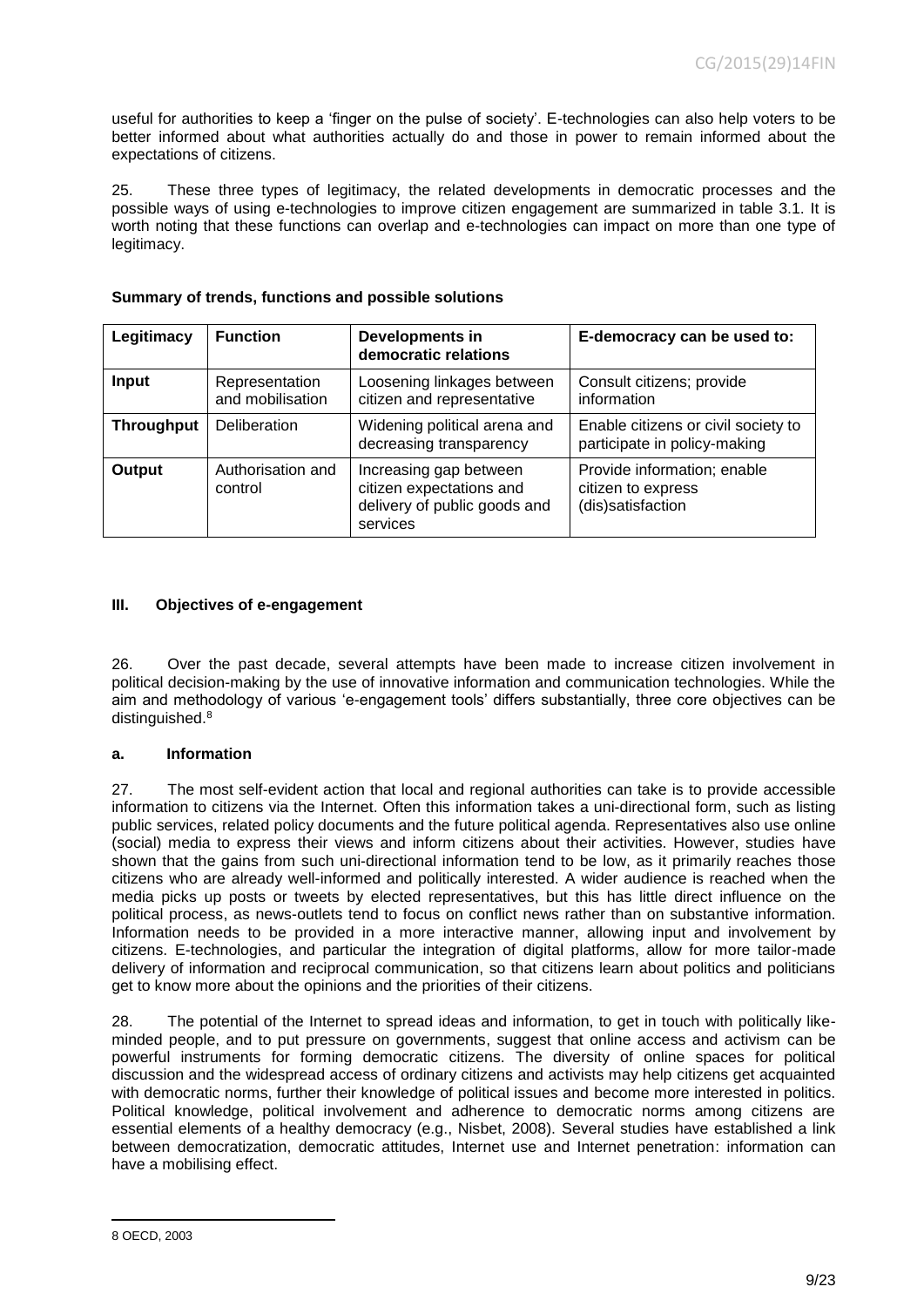## <span id="page-9-0"></span>**b. Consultation**

29. E-technologies allow national, local and regional authorities to consult citizens and other stakeholders. This consultation is often initiated from above, with the authorities selecting the issue at stake and developing a framework in which debate takes place. E-technologies make possible more open and modular, even permanent, consultation channels, which enable individual citizens and civil society organizations to provide input in a way that both sides learn more, and whereby more opinions can be taken into account. While online opinion polls are a good starting point and tend to be more flexible than traditional survey techniques, more interactive and flexible 'e-engagement' tools have been developed that allow citizens to set the agenda and draw attention the issues that they want addressed. Even discussion platforms, where citizens can simply express opinions that are not directly linked to local authorities, can reveal what their main concerns are and what is going on in society. But interactive processes on the web can also be linked to more political activities, ranging from the development of party platforms, to developing the agenda of a new term of an executive, to open systems that allow popular agenda setting.

## <span id="page-9-1"></span>**c. Participation**

30. Many local and regional authorities make substantial efforts to actively involve citizens in processes of agenda-setting, policy development, decision-making and implementation. There is added value to be gained when the exchange between representatives and citizens is dynamic, interactive and flexible. One of the main benefits of e-participation is the flexibility that it offers to citizens in terms of time and location, as well as the range of choices that can be offered to participants. This 'virtual' public space is also flexible in that online platforms can be set up quickly, adapted to different needs and more up-todate. A variety of e-engagement tools are available that can increase conventional types of participation, such as voting or participation in debates during an election campaign. Political parties themselves can use e-engagement to connect voters to their political project and to recruit them for the campaign.

31. The 2008 Obama campaign is often quoted as the golden standard of online mobilisation, as it combined a traditional grassroots campaign with a professional online effort. Potential voter databases were integrated into a digital system that was used to organize volunteers as well as send out digital messages. This combination of digital and on the ground campaigning allowed volunteers not only to extract, but also to integrate their own local knowledge with information already possessed by the party. This information was then processed within the platform, offering volunteers and sympathizers multiple methods to contribute to the campaign – from emailing/digitally contacting fellow students, residents, coworkers to visualizing maps of geographical areas to canvass. The Obama campaign exploited the potential for narrowcasting and message tailoring offered by digital media. A similar 'open source' platform, developed in the United Kingdom by the Labour party to recruit and manage volunteers, has proven an effective tool in the face of the financial superiority of the Conservative party.

32. Whereas some people consider information technologies to be little more than another means to provide useful information to citizens, others argue that these technologies are the key to enabling fullfledged citizen participation and that they are making a vital contribution to democracy. E-technologies and online tools also facilitate unconventional political participation, such as petitioning or protesting. With regard to self-mobilisation of citizens, social media are increasingly used as Internet spaces where opinions and information are exchanged and used for bringing people to protest venues and as a means of keeping in touch during protest events. <sup>9</sup> Although Internet spaces often serve as tools for reinforcing a political consensus tools, but they also have a clear mobilisation potential (Klandermans, 1984).

33. Popular uprisings are increasingly seen to be either initiated or at least enhanced through the use of network media. <sup>10</sup> The revolts in the Middle East and North Africa have been referred to as the "Twitterrevolutions." It is unrealistic, however, to attribute protests to the technologies themselves: they are more the 'carriers' of human interactions than the prime 'movers'. There are several ways in which social media contribute to political mobilisation: (1) an informational function (spreading knowledge, awareness and news); (2) a networking function (coordinating and organizing protests); (3) a cultural function (e.g. spreading adherence to democratic norms and a critical attitude towards the object of contestation) and (4) behavioural (stimulating citizens to engage in acts of protest). Research suggests that social media

<sup>1</sup> 9 Aouragh & Alexander, 2011

<sup>10</sup> Tufekci & Wilson, 2012; Wilson & Dunn, 2011.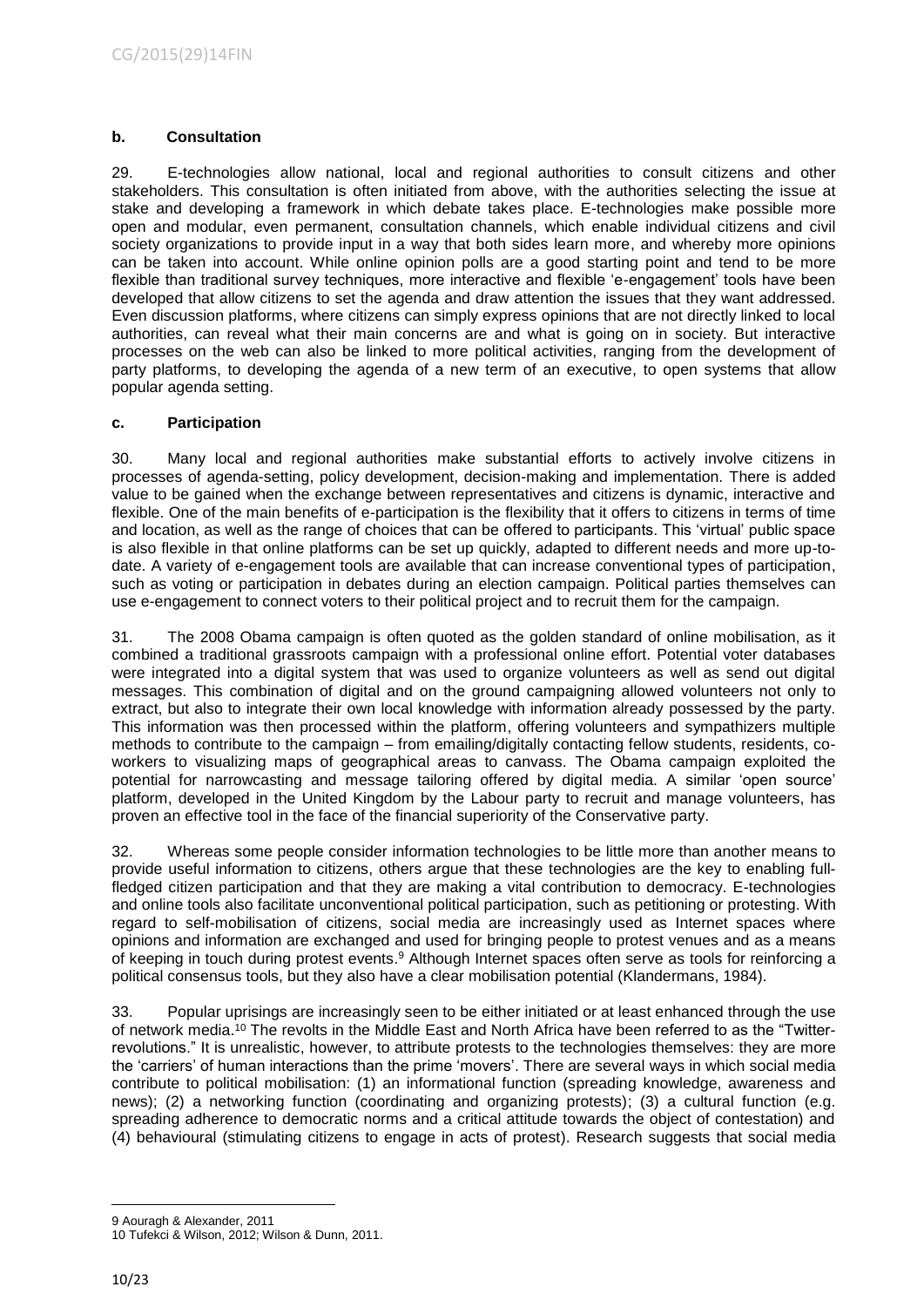are used for spreading information and networking, but that other news media, such as television, are more important for staying informed about the uprising. Moreover, traditional networks and institutions – such as political parties and unions – have proved to be crucial in the actual realisation of protests, their duration and success.

34. While there is ample evidence that using the Internet as an information source is related to the political activism of citizens, the links between digital technologies and political behaviour are complex. The extent to which e-technologies can be used to increase citizen participation depends on many factors and circumstances. E-technologies, especially the Web 2.0 tools, which enable citizens to interact, have a clear mobilizing potential. This reciprocity, particularly when it includes governments and other powerholders, makes an e-tool move beyond mere information collection.

## <span id="page-10-0"></span>**IV. Challenges of e-engagement efforts**

35. Nevertheless, authorities and representatives that wish to increase citizen participation through e-engagement tools face several challenges:

## <span id="page-10-1"></span>**a. The digital divide**

36. A first challenge to e-democracy and online political activity is that not everyone has equal access to the information and communication technologies. Some scholars fear that the 'digital divide' between those who have access to information and communication technologies and those who do not, makes any attempt to increase citizen participation using e-engagement tools counter-effective. The result is that when more people get involved, only some groups get more involved and this can lead to even larger biases and inequalities. Those that become involved tend to consist primarily of groups that are already more engaged in politics and empowered – the higher-educated, higher income groups with higher levels of political interest. As a result, the gap between the participating and non-participating citizens only deepens instead of being bridged.

37. Therefore, an important challenge for e-democracy is to ensure an 'equal hearing' of all groups; particular focus and effort should be directed at groups which are less present on the Internet, such as the elderly, and/or less inclined to participate in politics, such as younger generations, the lower educated and those with lower levels of political interest. On the other hand, the bias sometimes works in favour of mobilising less politically active groups. Since the Internet is a domain where younger generations tend to be over-represented, e-engagement efforts can serve to mobilise those who are least involved in politics. This effect is even more pronounced with respect to regional and local politics, which traditionally have even lower levels of youth participation and interest compared with national politics.

## <span id="page-10-2"></span>**b. Informed citizens**

38. Another important challenge relates to the pre-existing information of citizens. When it comes to consultation, it is arguable to what extent online opinion polls can improve the political process. People can be consulted at any moment and are not always well-prepared or informed about the issues that they are asked to comment on. Complex issues require some study before a deliberate opinion can be formed. Citizens who are consulted online without preparation often lack such knowledge. Research<sup>11</sup> suggests that online consultations need to be accompanied by important information of the issues relating to the consultation. It is also important to note that not all citizens have the same level of 'political efficacy', the political self-confidence to voice an opinion or make a decision. E-engagement projects should take into account that 'an equal playing field' is not automatic but needs to be created and maintained, to avoid a project being dominated by a select few who have a relatively high degree of political self-confidence and knowledge.

## <span id="page-10-3"></span>**c. Deliberation**

39. A third challenge for e-engagement tools is to make sure that there is still space for deliberation. While deliberation is regarded by many as an essential part of the process of policy and decision-making to ensure considered judgment, when citizens only engage in politics using e-media, the deliberative

<sup>11</sup> Fishkin, 1995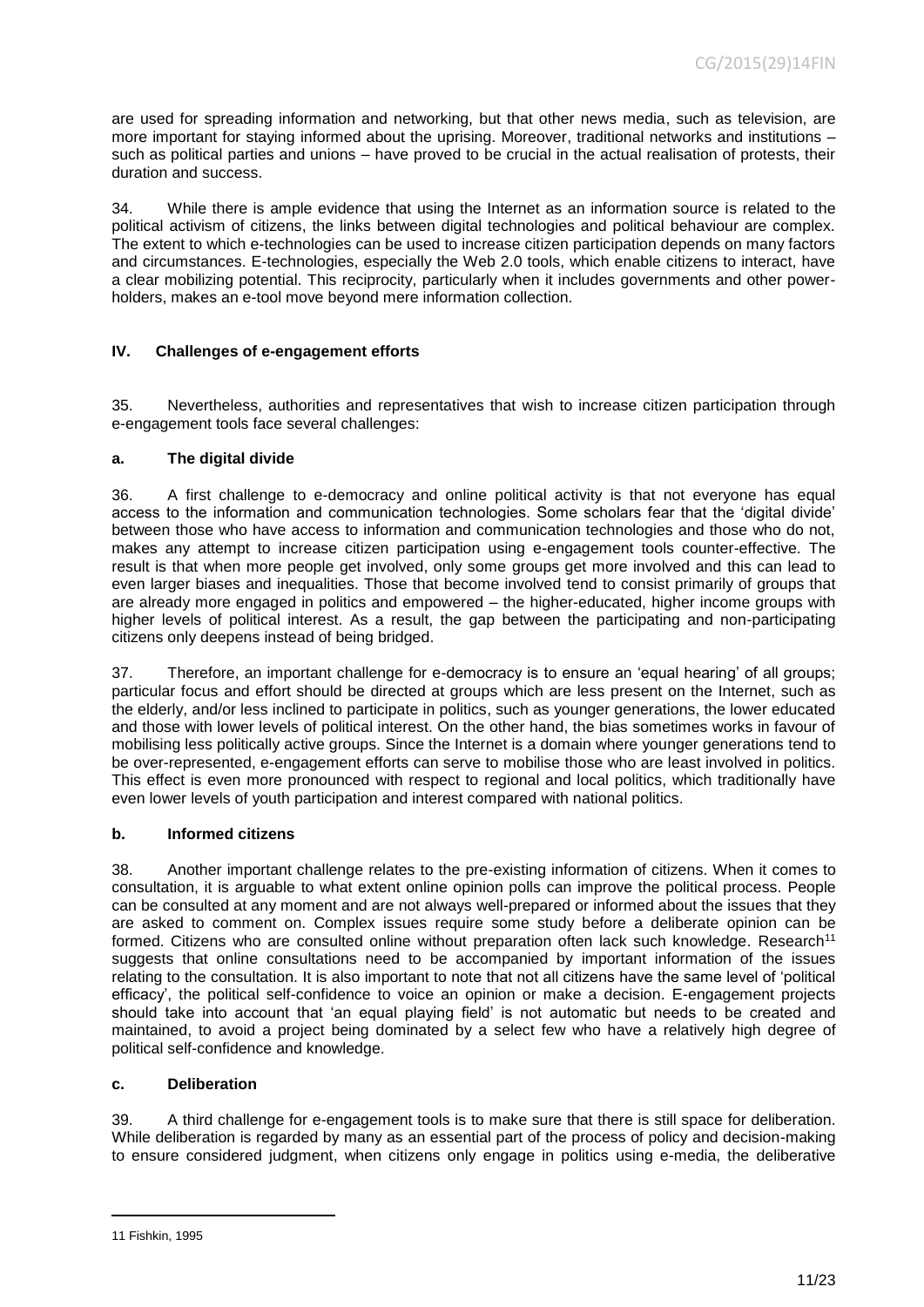elements in democracy can become overshadowed. If decisions can be taken online, there is a risk that deliberative processes will increasingly be regarded as unnecessary. Although the rise in e-media has resulted in the development of a variety of online debating platforms, the online discussions that take place often lack depth and degenerate into polemics.

40. There is also a problem of scale. If hundreds or thousands of people participate, how can one ensure the discussion does not turn into a cacophony? How can the contributions be aggregated into an outcome that fairly reflects what has been expressed? Solutions for these problems are emerging in active moderation of debates and the creation of e-communities to structure discussions. However, there remain a number of hurdles to be crossed before a fruitful debate can be realized. The challenge is therefore, not only to provide sufficient information, but also to encourage a public debate in which all positions and opinions on the issue can be voiced and taken into account. A related problem is that many online tools are simply geared to identifying majorities – the opinion that is most often voiced – but a majority opinion is not necessarily a correct one. A majority of people used to believe that the earth was flat. The fact that a lot of people think something does not make it true, and a line of reasoning adopted by the majority could equally be false. The quality of a deliberative process also depends on its ability to take minority opinions into account. Minority opinions are a valuable source for policy-makers, who also have a responsibility for ensuring that minority interests are respected.

## <span id="page-11-0"></span>**d. Privacy, manipulation and IT-reliability**

41. Another important challenge relates to privacy and the security of processed or stored data and the reliability of information technologies. Although the reliability of technologies is increasing, there is always a risk of cybercrime, hacking, bullying other participants and other types of distortion. On the one hand, one might argue that "If e-banking works, why should people distrust e-voting systems?"<sup>12</sup> On the other hand, e-voting systems, like e-banking, require major investments in order to guarantee security, which have to be offset against the rewards of greater efficiency. Because there can be large interests at stake, authorities always need to be aware of the risks and interpret the data cautiously. However, this issue relates primarily to e-voting and is less problematic with other forms of e-participation.

42. Furthermore it is important to mention that the open character of e-engagement tools makes them vulnerable to manipulation. Potential threats range from attempts to influence the debate by (automatically) reacting on discussion forums, to the hijacking of opinion polls. Yet it is likely that if such attempts are uncovered and become generally known, the public will punish such parties or interest groups. Therefore, the incentives to cheat are counteracted by the risk of detection. Even so, appropriate technologies need to be in place to prevent such manipulation.

43. Some scholars have pointed out<sup>13</sup> that e-media (especially Web 2.0) can also be used as a weapon against democracy. For instance, repressive authorities can monitor the Internet to identify its opponents and secretly trace them. Although such problems mainly occur outside the European context, it is important to bear in mind that there is always a potential threat. In non-democratic countries, eengagement tools are more likely to establish democracy when they are initiated by non-government actors. E-engagement tools that are initiated by the government are more likely to be successful once democracy is established and authorities have gained enough legitimacy.

# **V. Homo Technologicus versus Homos Sapiens**

44. These four major challenges are not exhaustive. Some argue that the Internet makes 'real democracy' impossible because of the lack of face-to-face personal interaction, making it possible for a person to assume another 'identity' and use other forms of human deception. The Internet's potential for anonymity and 'human-less' interaction may undermine the very essence of what constitutes a community: direct contact with others, the multimodal nature of human communication, including facial and bodily expressions and gestures. Online interaction makes developing empathy for the sentiments and interests of fellow-citizens much harder. The Internet is also increasingly used by extremists to disseminate propaganda and hate-speech, to mislead and radicalise people and promote non-democratic

1

<sup>12</sup> Dubuis *et al*. (2011)

<sup>13</sup> Notably Morozov, 2012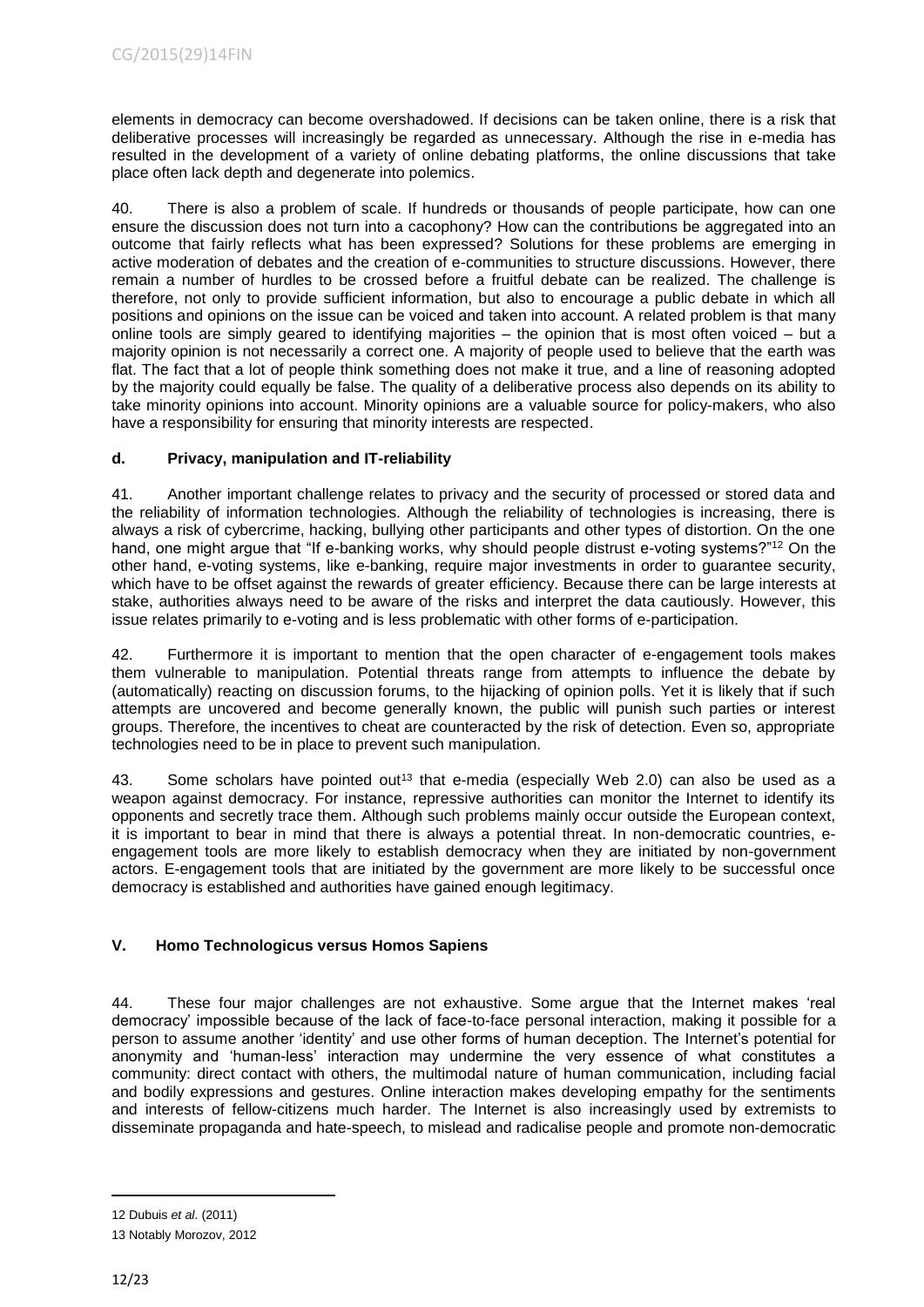practices. Although the web is undoubtedly a transformative technology, it does not follow that it will automatically develop in the right direction. It has been pointed out that the web does not only liberate; authorities also use it to monitor, invade our privacy and repress citizens. <sup>14</sup> Criminals use the Internet to steal and hackers can bring down entire security systems.

45. These surveillance implications and the possibilities of deception may also make people reluctant to be open and participatory. Many citizens may not want to make use of the e-engagement tools or simply do not trust them. Problems of commitment may occur when power holders are unwilling to adopt citizen contributions that go against their own interests or value systems. To these must be added the problems of scale and how to aggregate the varying opinions into a decision or outcome. It must be underlined that democracy is not only about deliberation and voting: power holders are bound to respect the laws and constitution in their political processes. If the outcome of a participatory process does not follow the legal requirements, who will inform the citizens that their choice will not be respected?

46. Some local and regional authorities will have difficulty dealing with these challenges. However, it is important to regard online e-democracy tools as complementary to traditional ways of citizen participation, rather than their replacement. Traditional processes of citizen involvement, interest aggregation and electing political leaders will remain in place for some time into the future. With time, current institutions and practices may become obsolete, as the web is fundamentally changing how people think. But it is not affecting everybody, everywhere, at the same pace. There is evidence of a generational difference between how young people and their parents consume information online. Experiments have shown that life-long use of the web transforms the (neurotransmitter) connections in the brain and how an individual takes decisions. Homo Technologicus is already competing with Homo Sapiens.

47. While this report cannot predict how, and at what pace, democratic practices will be transformed by web technologies, it can contribute to the debate by drawing attention to experiments and projects in several countries, regions and municipalities. By providing a few examples, this report will show some of the possibilities for local and regional authorities to involve citizens in politics using information technologies.

## <span id="page-12-0"></span>**Part 2: Examples of citizen participation**

48. This section discusses seven examples of use of digital information technologies in democratic processes. They are categorized according to the objectives described above: information, consultation and participation. Several criteria were used to select these examples: some were pioneering projects (such as the e-petitioning in Kalix, Sweden), while others represent an improvement on existing technologies and ideas (such as e-voting in Estonia). Some projects attract millions of participants (such as Vote Advice Applications), while others are small-scale and very local (like chatting with the mayor in Obuda-Bekasmegyer), but one thing that they have in common is that they have all had a measureable impact on the political community and have served to empower citizens. We have included examples from across Europe, including the United Kingdom, Sweden and other Northern-European countries, where Internet penetration is high, as well as Hungary and Egypt, where Internet access is lower and in the case of Egypt large parts of the population are excluded because of illiteracy. In short, the examples differ with regard to the scope, effort, technology and participants.

## <span id="page-12-1"></span>**VI. Information: Voting advice applications**

49. In many democracies, a substantial part of the electorate experiences difficulty when deciding which party to vote for.<sup>15</sup> As traditional party loyalties decline, new parties are emerging, party systems are fragmenting and policy stances of traditional parties are changing to the extent that they cause voters to doubt between various political alternatives.<sup>16</sup> Voters are increasingly browsing the web for political information and several initiatives to help citizens pick the party or candidate closest to their own preferences have emerged. These Voting Advice Applications (VAAs) are digital tools containing a list of

<sup>14</sup> Morozov (2012)

<sup>15</sup> Dalton and Wattenberg, 2000; Van der Brug and Pellikaan 2003

<sup>16</sup> Lucardie and Krouwel 2008; Walgrave *et al*., 2008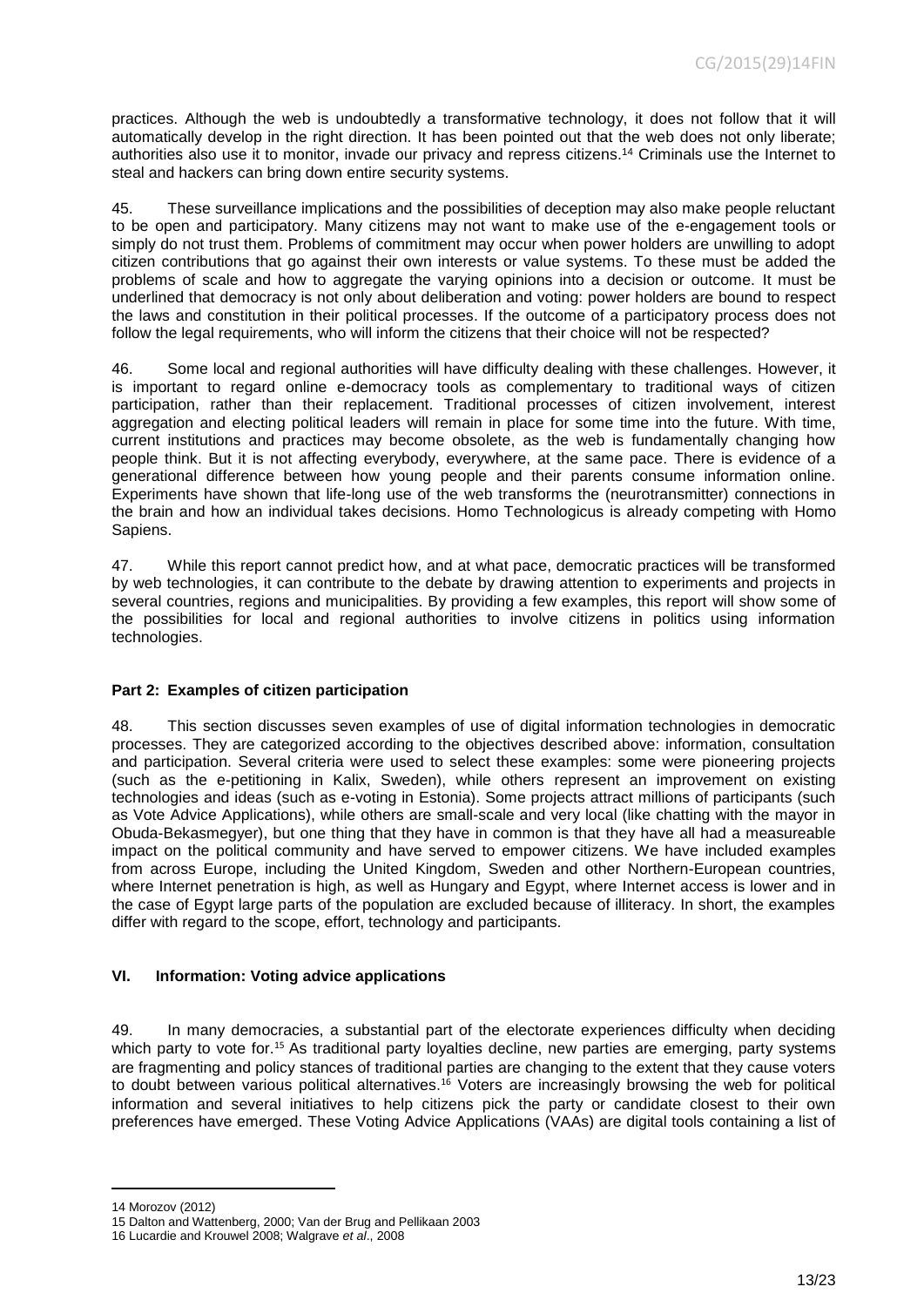party standpoints on issues relevant in a certain election in an accessible, time-efficient and user-friendly manner.

50. VAAs depart from the rational assumption that voters should vote for the party they most agree with on salient issues (e.g. Dalton and Wattenberg, 2000). After simply answering a number of questions, a user's opinion is compared to formal party positions, followed by a suggestion on how to vote. Typically, VAAs calculate the (average) level of agreement with each party on the statements, often ranking parties from the highest level of agreement to the lowest. Others, like Kieskompas, place the user and parties in a political landscape that consists of two or more dominant (economic, social, cultural) dimensions of political contestation and users can see which party is closer to them in the political landscape.

51. In several countries, such as the Netherlands and Switzerland, voting advice applications (VAA) have also been used in municipal and provincial elections. In 2014, Kieskompas collaborated with Koc University to develop a VAA for eight Turkish mayoral elections. In sub-national elections, voters may be even less informed about the positions of parties or candidates than in national elections. Voter advice applications add an interactive, deliberative dimension to political participation, enabling voters to link to the policy manifestoes and party websites and see what arguments parties use to adopt their position. Voters can zoom in on issues that they deem particularly important. Research suggests that VAAs increase political knowledge, interest and participation in elections, particularly among young voters.

52. In Dutch municipalities up to a third of the electorate have consulted the VAA Kieskompas and it has become one of the most popular campaign tools of local councils, which pay for its development. The issue list is drawn up in consultation with all parties in local or provincial councils and their given position on an issue is checked against their formal platform. This deliberative process encourages parties and candidates to reflect on the issues that set them apart from their competitors, how to make their arguments clear to a large audience and where their positions are blurred. In some countries, politicians are less willing to adopt a clear position on some issues and decline to reply to requests by local experts and journalists to identify their position. This shows how a VAA project can also affect the political process, encouraging parties to be more open and deliberative. VAAs can therefore have a positive effect on political awareness, public debate and political mobilisation.

## *Technology*

53. There are a variety of VAA platforms, some developed by authorities and parties themselves (Stemwijzer, Wahl-O-Mat), while others are developed by academics (Kieskompas, PreferenceMatcher, SmartVote, HelpMeVote).

## *Evaluation*

54. VAAs originated in the Netherlands, where the two largest VAAs (Stemwijzer and KiesKompas), attract millions of voters in each election, with up to 40%of the electorate these tools. In other countries, such as Finland, Belgium and Switzerland, the most popular VAAs reach about 20% of those entitled to vote. In Germany, the VAA Wahl-O-Mat was used seven million times in the recent election, corresponding to 11% of the German electorate. <sup>17</sup> These figures indicate that VAAs are more than just gimmicks<sup>18</sup> and meet a real information need on part of the citizens.<sup>19</sup> Recent studies show VAAs considerably increase their users' knowledge about political parties and their standpoints and this, in turn, has a positive effect on the likelihood of VAA-users actually voting in elections.<sup>20</sup> There is also a noticeable reinforcement effect on voters who already considered voting for a party $2<sup>1</sup>$  and on voters low on political knowledge.<sup>22</sup> While traditional ways of mobilizing voters (i.e. handing out leaflets on markets) increase the turnout with only 0,5%, VAA's have been shown to boost the number of people casting their vote from with two and  $13%$  – depending on the election.<sup>23</sup>

21 Wall, Krouwel, & Vitiello, 2013

<sup>-</sup>17 Garzia and Marshall 2012

<sup>18</sup> Ladner *et al.*, 2010

<sup>19</sup> Mykkannen and Moring, 2006

<sup>20</sup> Ladner & Pianzola, 2010; Ladner *et al*., 2012; Ruusuvirta and Rosema, 2009; Walgrave *et al.,* 2008

<sup>22</sup> Kleinnijenhuis *et al*., 2007

<sup>23</sup> Boogers, 2006, Kleinnijenhuis *et al*., 2007; Cedroni and Garzia, 2010; Garzia and Marshall, 2013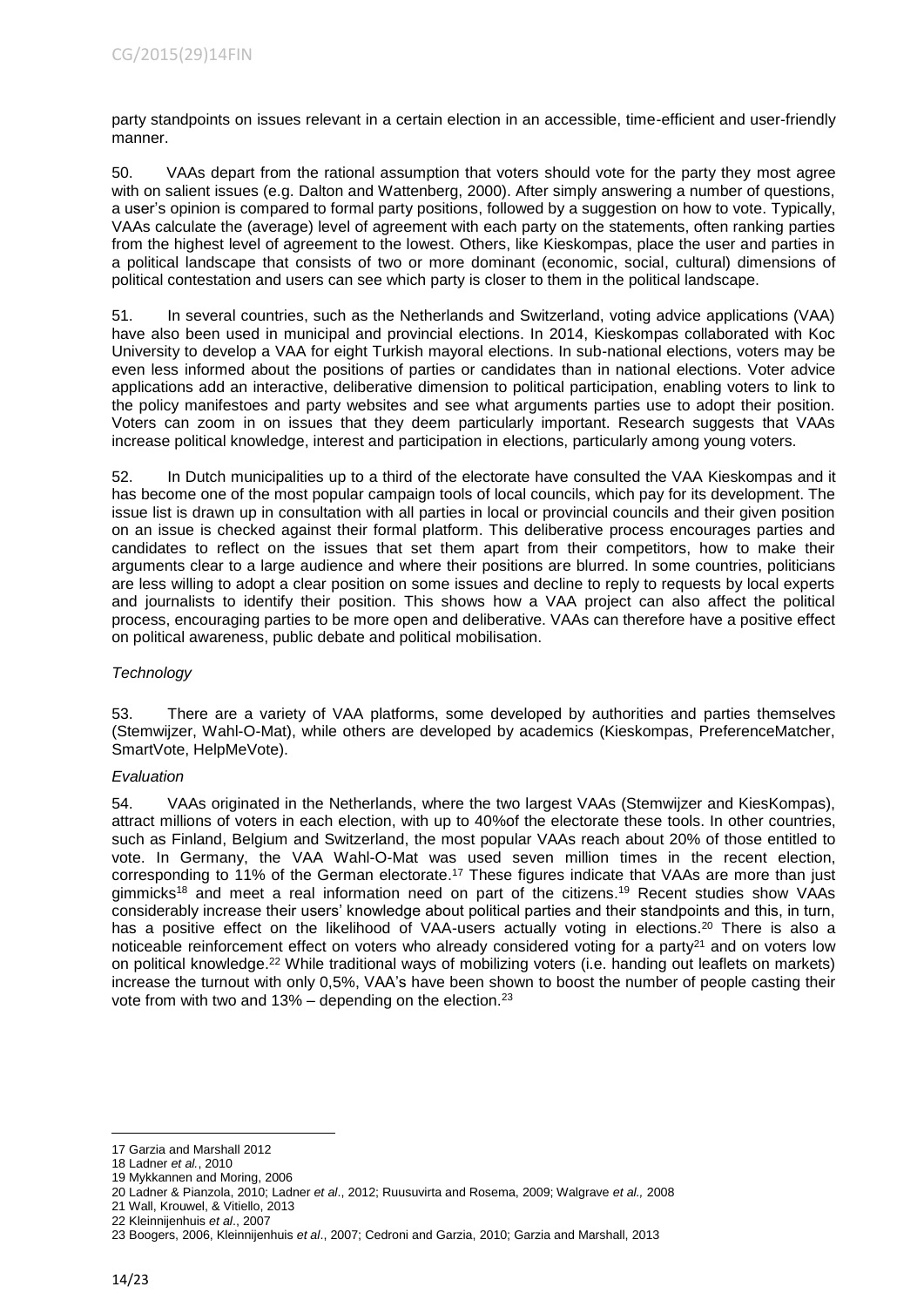#### <span id="page-14-0"></span>**VI. Consultation: chatting with the mayor in Hungary**

55. Not all e-engagement initiatives are so complex and large scale: some are relatively simple and straightforward. Such basic projects do not require high levels of Internet penetration and high-speed connections..

56. One such example is the initiative of a local newspaper in the second-largest district of Budapest, Obuda-Bekasmegyer, in which citizens can talk to the mayor online.<sup>24</sup> Four times a year they can put questions to the mayor, which are answered and made public. Local and regional media pay much attention to the exchanges, which is also published on the website of the local government. In other municipalities in Hungary such as Komló (ibid.), forums that were developed by the local government or local press have proven to be beneficiary to democratic development and citizen participation. Some of these forums have proven so successful that representatives have felt compelled to respond to the issues raised and opinions voiced. Several of the concerns raised have ended up on the formal agenda of the city council.

#### *Technology*

57. The local newspaper developed a simple online tool. The newspaper editor selects the sequence of the questions. Subsequently they are forwarded to the mayor's office, who replies to the questions.

#### *Evaluation*

58. Although the exchanges between the mayor and citizens have generated high Internet traffic, not many citizens have been able to participate, due to the low levels of Internet access in the region. Yet, because a local newspaper editor took the initiative, it has received a lot of media attention, which has boosted traffic to the discussion. The examples of discussion or chat forums in Hungary show how the development of local online forums can help citizens with agenda-setting and deliberation.

#### <span id="page-14-1"></span>**VIII Consultation: (annual) citizen consultation in Kalix, Sweden**

59. One of the pioneering local authorities that has successfully attempted to involve citizens in decision-making is the municipality of Kalix in northeast Sweden, with about 16,000 inhabitants. Kalix first attempted to involve citizens in discussions about the restructuring of the city-centre. To consult the population, the municipality sent an open questionnaire to its citizens, which could also be filled out on the Internet. Around 8% of the citizens responded, of which 86% via the Internet. This proportion far exceeds the normal number of participants at city planning meetings, where usually around ten people attend. The municipality followed up the first consultation with another one of a different design. Citizens were presented with three pre-defined alternatives, including an indication of tax raises. Since it was possible to 'vote' online for each alternative, the consultation received a lot of attention in regional and national media, which generated additional (online) debate among Kalix citizens. <sup>25</sup> Ultimately the 52% of the citizens that participated (of which 28% on the Internet) showed themselves constructive and responsible by opting for a change of the policy and a minor tax increase.<sup>26</sup>

#### *Technology*

60. All citizens received a letter by regular mail, which provided them with a password that could only be used once. A consultant company named Votia, that was specialized in such consultations developed the information technology. For both consultations (2000 and 2001) there were online discussion forums, which where attended much more during the second than in the first round of the consultation.

#### *Evaluation*

-

61. After the first consultation, it was questioned as to whether the 1,200 participants were representative for the whole electorate. Still the fact that there would normally about ten participants led

<sup>24</sup> Pearts and Diaz, 2007: 14-20

<sup>25</sup> Grönland, 2003

<sup>26</sup> Becker and Ohlin, 2006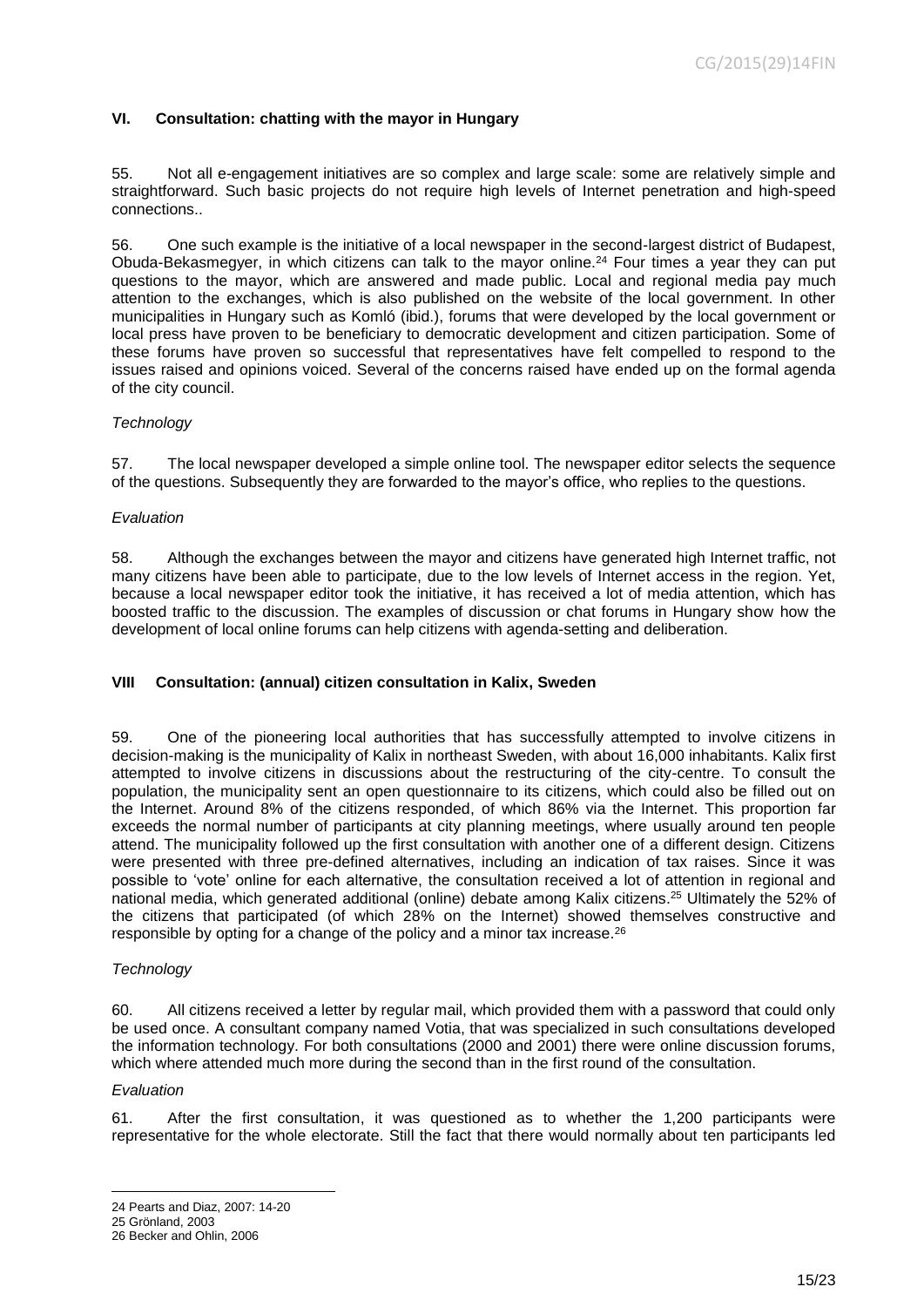to a positive evaluation. The second consultation was unambiguously named a success by the representatives. Shortly after the consultation, the parties (of which some had not taken a position yet) made a decision in line with the outcome of the consultation.

## <span id="page-15-0"></span>**IX. Consultation: debating democracy and the new constitution in Egypt**

62. E-democracy is also expanding in North Africa and the Middle East. After the 2011 uprisings, Egypt sought to develop democratic institutions (an electoral system and a constitution), yet citizens were largely left out of this process. A commercial company then developed an innovative discussion forum named Naqeshny (literally "debate with me"). The purpose of this platform was to make it possible for users to create one-one-debates, as well as 'public' debates where all Naqeshny members could discuss topics of their choice. A special feature of the forum was that all users were given an 'ideological colour' that reflected their world view after answering asking several questions when they registered themselves. The colours were designed to cover all dominant views in society and create a sort of 'party system'. The idea behind this was that political pluralism and public debate are crucial features of a vibrant democracy. In every debate, users were expected to choose a side before entering the debate. Users could create debates and allow others to join, or jump right into active public debates, giving their point of view, and voting on the position they like best. Naqeshny strongly emphasized the importance of substantial differences and discouraged nepotism; as the website itself put it: "Users are connected through their views rather than their friendships" (Website Naqeshny). Users could substantiate their views not only by writing a text with their arguments, but also by adding links, photos and videos. Ultimately the debate was 'won' by the participant whose arguments got most votes from other users. Naqeshny aimed to involve the wider population in debates in crucial issues at stake in Egypt.<sup>27</sup> The website was bilingual (English-Arabic), so that non-Arabic speakers could contribute to and follow the debates.

## *Technology*

63. The website was developed by the commercial company Mash. To assign the 'ideological colours' to the users, Naqeshni collaborated with (political) scientists from several universities. The platform can easily be used in other countries and the tool was already developed in multiple languages.

## *Evaluation*

64. While there are no studies on the impact of e-democracy in developing countries and Internet penetration is low, Naqueshny was able to involve thousands of unique users. Through collaboration with large media-outlets and by developing controversial debate topics traffic with journalists, NGO's and scientists, traffic to the site was increased. The scope of the debates went beyond mere political issues as people also developed debates about football matches (which are sometimes related to political orientations), social and cultural events, TV programmes, other websites, operating systems and many more things were debated. An analysis of online users during the debate on the constitution revealed that people with very different orientations, from liberals to salafists, were part of the public discourse on Naqueshny*,* which in itself is an achievement.

# <span id="page-15-1"></span>**X. Participation: online voting in Estonia**

65. Estonia is widely considered to be a pioneer in e-democracy and e-governance.<sup>28</sup> During the 2005 local elections, it was possible to cast a vote via the Internet, instead of going to a polling station, making Estonia the first country to offer this voting method nationwide to its citizens. Electronic voting (often referred to as 'i-voting') has now been carried at seven Estonian elections, including local, parliamentary and European Parliament elections. The number of voters using the method increased from 2% at the 2005 local elections to 31% at the 2014 European Parliament elections.

1

<sup>27</sup> Abu-Jbara *et al.,* 2013: 32

<sup>28</sup> Madise & Martins, 2006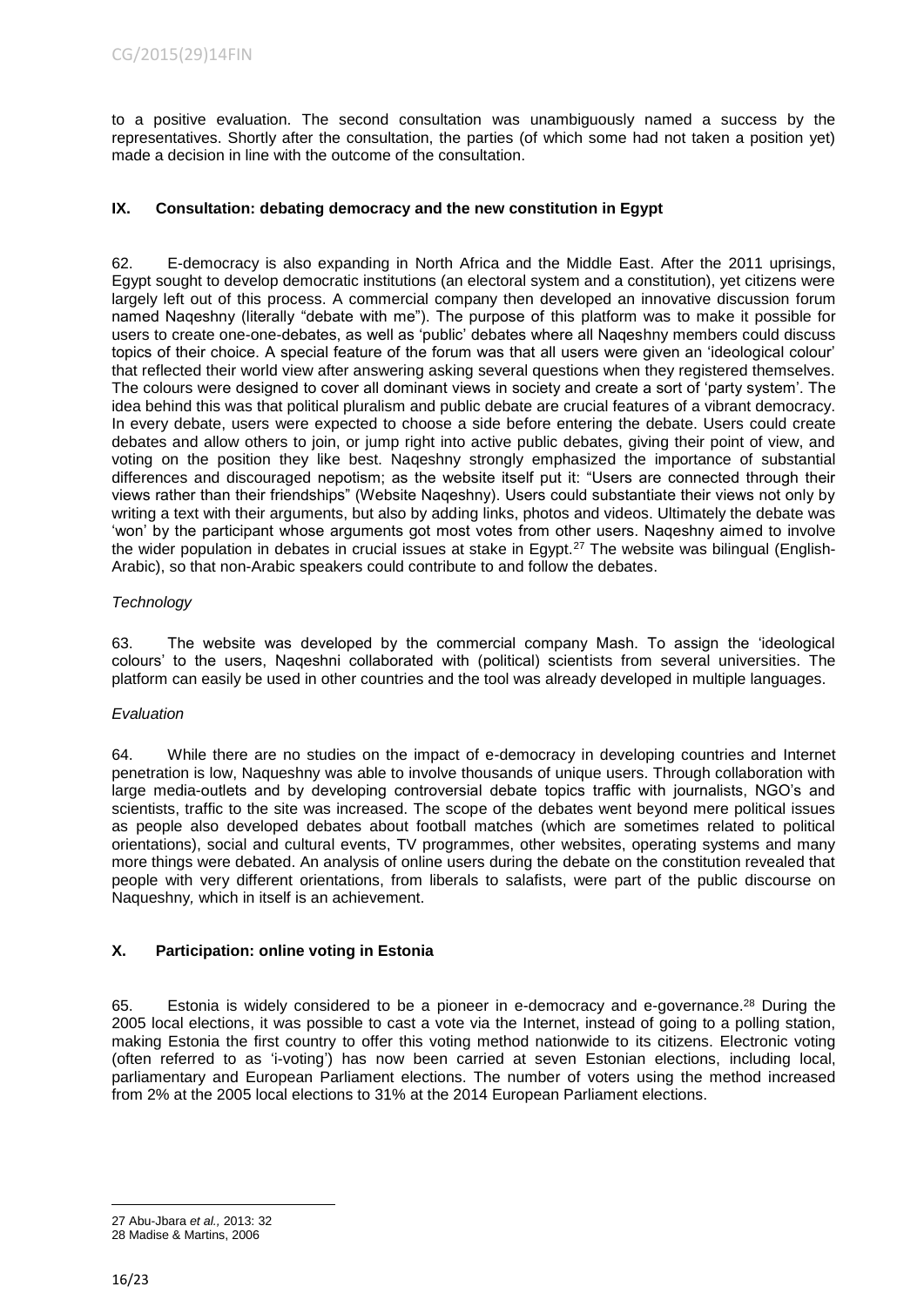## *Technology*

66. Internet voting is allowed from the 10<sup>th</sup> until the  $4<sup>th</sup>$  day before the election day. This is in order to ensure that there is enough time to eliminate double votes on Election Day. Estonia still uses an ITsystem that was developed in 2005. Although security and reliability is and was of central concern when the system was put into operation, it is also continuously questioned by parts of the public, political parties and scholars. In order to gain voter trust in the system, e-voting systems need to be able to convince voters that their electronic votes have correctly reached their destination. An e-voting system has to meet the criteria of privacy, fairness, democracy, accuracy and verifiability.

## *Evaluation*

67. Since it was introduced, the Estonian e-voting system has been continuously the subject of debate. To some, it is a flagship of the advanced Estonian IT-sector. Others would prefer to abandon the system. It is often suggested that foreign actors might seek to influence Estonian politics by hacking the system. The effects on turnout have also been subject to debate, with little evidence to date that electronic voting has increased voting figures. Some scholars have argued that e-voting encourages voters on the margins of society, $29$  whereas others have found no evidence of a significant difference between the characteristics of e-voters and "normal" voters. Most recently a study stated there were serious security problems with the 'outdated' Estonian voting system.<sup>30</sup>

68. However, the popularity of e-voting is increasing and it is most likely to be used in more elections. Two of the benefits of online democracy platforms identified by Hilbert (2009) apply to e-voting. Firstly, it allows for asynchronous information management, meaning that people do not have to participate simultaneously; people get more time to cast their vote. Indeed, during offline elections, some people will not show up at the polling station, simply because out of lack of time on Election Day. This problem is solved with e-voting by giving the voters several days to cast their votes, as well as making voting less time-consuming. Secondly, computers make the voting process neutral and value free. During regular elections, human beings count votes, which increase the risk of mistakes or even malevolent intentions. E-voting reduces this problem by using computers (although in theory the software can also be manipulated or hacked).

## <span id="page-16-0"></span>**XI. Participation: Political campaigning in Manchester, United Kingdom, using Web 2.0**

69. An example of democracy where the Internet has played a major role in decision-making comes from Manchester in the United Kingdom. In 2008, 1.9 million voters from the municipality of Manchester were given the possibility to vote for the 'Congestion Charging Scheme', when a toll tax that was proposed to reduce traffic congestion and pollution on the highway surrounding Manchester. The referendum was held in a conventional way using the ballot box. However, the political campaign was mainly conducted online. Governmental and non-governmental organizations launched several different websites. Some of these claimed to be neutral (although the neutrality was questioned during the campaign), whereas others expressed a strong opinion.

70. An interesting aspect of the referendum is that, whereas a Mori poll taken before the referendum reported that 53% supported the charging scheme, at the referendum itself, about 80% voted against. According to Hepburn (2012), the success of the campaign by the opponents of the charging scheme, was mainly due to the use of Web 2.0 applications. Organizations supporting the charging scheme (mainly consisting of shop-owners from the city centre and environmental organizations) tended to campaign in a traditional way and used the Internet mainly as another channel to provide information and arguments. Opposing organizations (shopping malls and large companies on the outskirts of the city) developed websites that were highly visited during the campaign. A controversial tool developed by the BBC presented citizens with a map where they could select the area they lived in. They were then asked: "how would the congestion charge affect your behaviour?" and could choose between five options: drive and pay the charge; drive at different times; use public transport/motorbike/bicycle; work or shop elsewhere; and, not affected. If a visitor chose the option 'work or shop elsewhere', part of the map turned blue. As most citizens chose this option, the map ended up almost entirely blue. When opponents of the charging scheme exploited these results, proponents of the scheme complained about the tool,

<sup>-</sup>29 Trechsel and Breuer, 2006

<sup>30</sup> Springall *et al*., 2014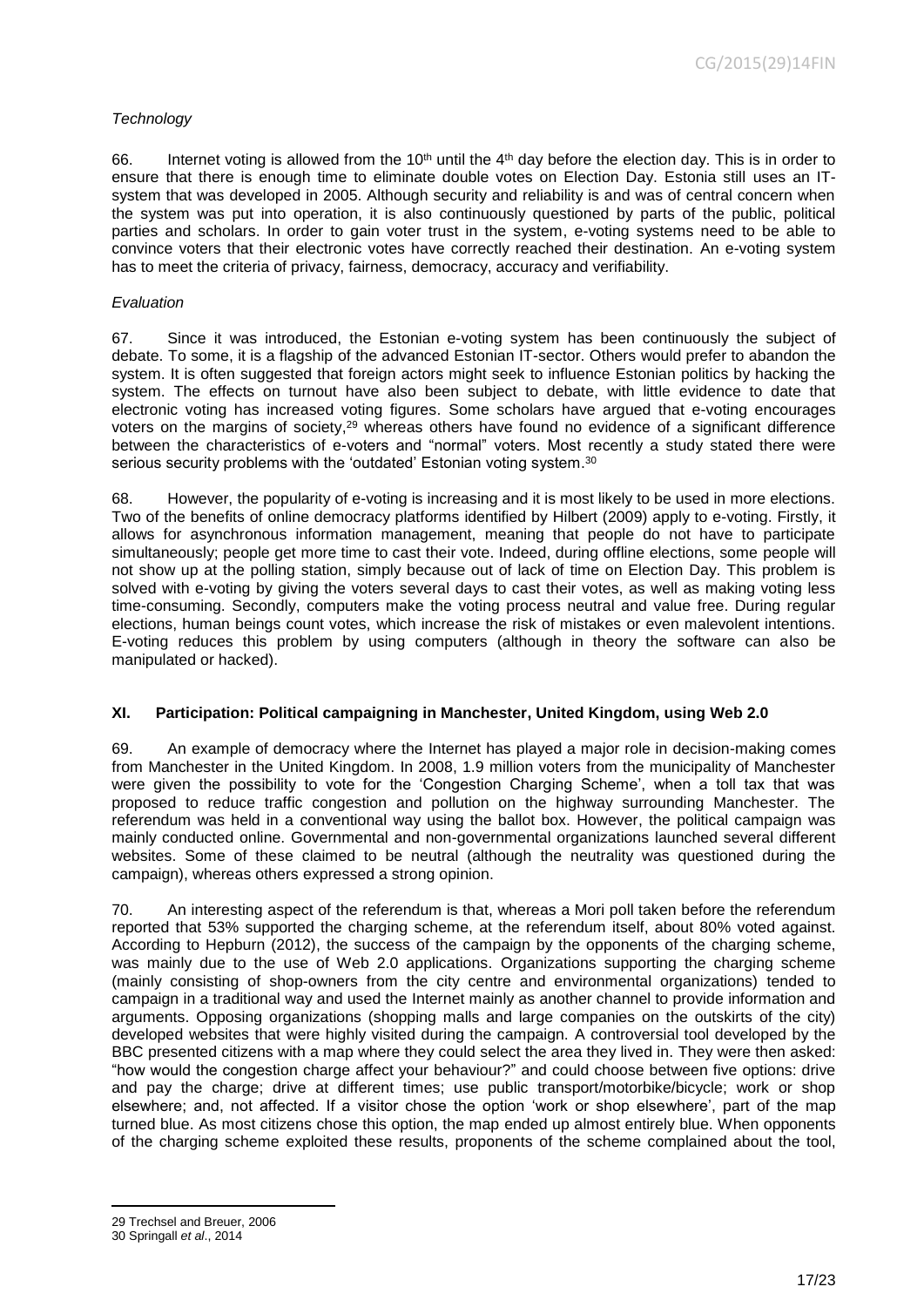forcing the BBC to issue a disclaimer that it was developed purely for scientific purposes. Nevertheless, the tool had an effect on the outcome of the referendum.<sup>31</sup> *Technology*

71. Websites and tools were developed by different interest groups, local media, governmental and non-governmental organizations. It should be noted that the opponents had more financial resources than the proponents of the charging scheme. The government (and the ruling Labour party) was relatively neutral on the issue. 32

## *Evaluation*

72. The experience from Manchester shows that political contestation and decision-making increasingly takes place at (or is affected by) the Internet. The case exposes the benefits and the challenges to e-democracy. Beside the websites with lots of information and tools, there were also two highly visited discussion forums. This example shows how Web 2.0 applications are able to bring political activity on the Internet to a higher level. Although the neutrality of the public media and information on the government website can be (and was) questioned, the campaigns and tools used provoked much discussion and debate, which ultimately led to a historic turnout of over 50% (compare to average turnout at local elections of about 30%.

## <span id="page-17-0"></span>**XII. Participation: e-petitioning in Kingston and Bristol, United Kingdom**

73. In the early 2000s, the EU and several countries made several attempts to increase citizen participation using different e-engagement tools. To date, the EU, aware of its democratic deficit and that it is perceived as physically distant from its citizens, has made considerable efforts to developing online tools for e-engagement.<sup>33</sup> When it comes to e-petitioning, Scotland has been a pioneer in the field. The only aspect in which e-petitioning differs from normal petitioning is that the petitions are placed in a particular web-environment, and citizens can sign for the petitions online by filling in their name, e-mail address or other information. The success of the Scottish experiment encouraged the government of the United Kingdom to start a large program to support e-democracy at the local level. The Royal Borough of Kingston upon Thames and Bristol City Council served as pilots, after which e-petitioning grew more popular at the local level.

74. The number of government initiatives for e-petitioning also increased in other countries, notably in fourteen municipalities in Norway.<sup>34</sup> Petitioning is classified by political scientists as 'unconventional participation', because the activities do not pass through normal government channels. This is not to say that governments and representatives cannot facilitate petitioning. Petitions provide input and help to monitor government activity and thereby increase legitimacy if authorities respond adequately. However, during the first experiments on a local level, it became apparent that some government departments lacked the necessary experience to respond adequately to petitions and had no clear procedures in place to respond to them.<sup>35</sup> Hence it is important for authorities not only to develop adequate ICT-tools, but also to integrate their e-engagement tools into the whole process of policy making. In many countries and municipalities, there have also been some bottom-up movements that conducted online petitions.

## *Technology*

75. In Kingston, the software was administered by its own IT department; in Bristol, an IT consultancy company was hired.

#### *Evaluation*

76. The pilot projects in Kingston and Bristol were considered a success by the government, representatives and citizens. Over a period of about a year Kingston received seven e-petitions (and nine paper ones), Bristol received nine e-petitions (and 22 regular ones). Despite the fact that participation

<sup>31</sup> Hepburn, 2012

<sup>32</sup> Hepburn, 2012

<sup>33</sup> Mosca and Santucci, 2009: 126-9

<sup>34</sup> Mosca and Santucci, 2009: 122

<sup>35</sup> Adams *et al.,* 2005: 277.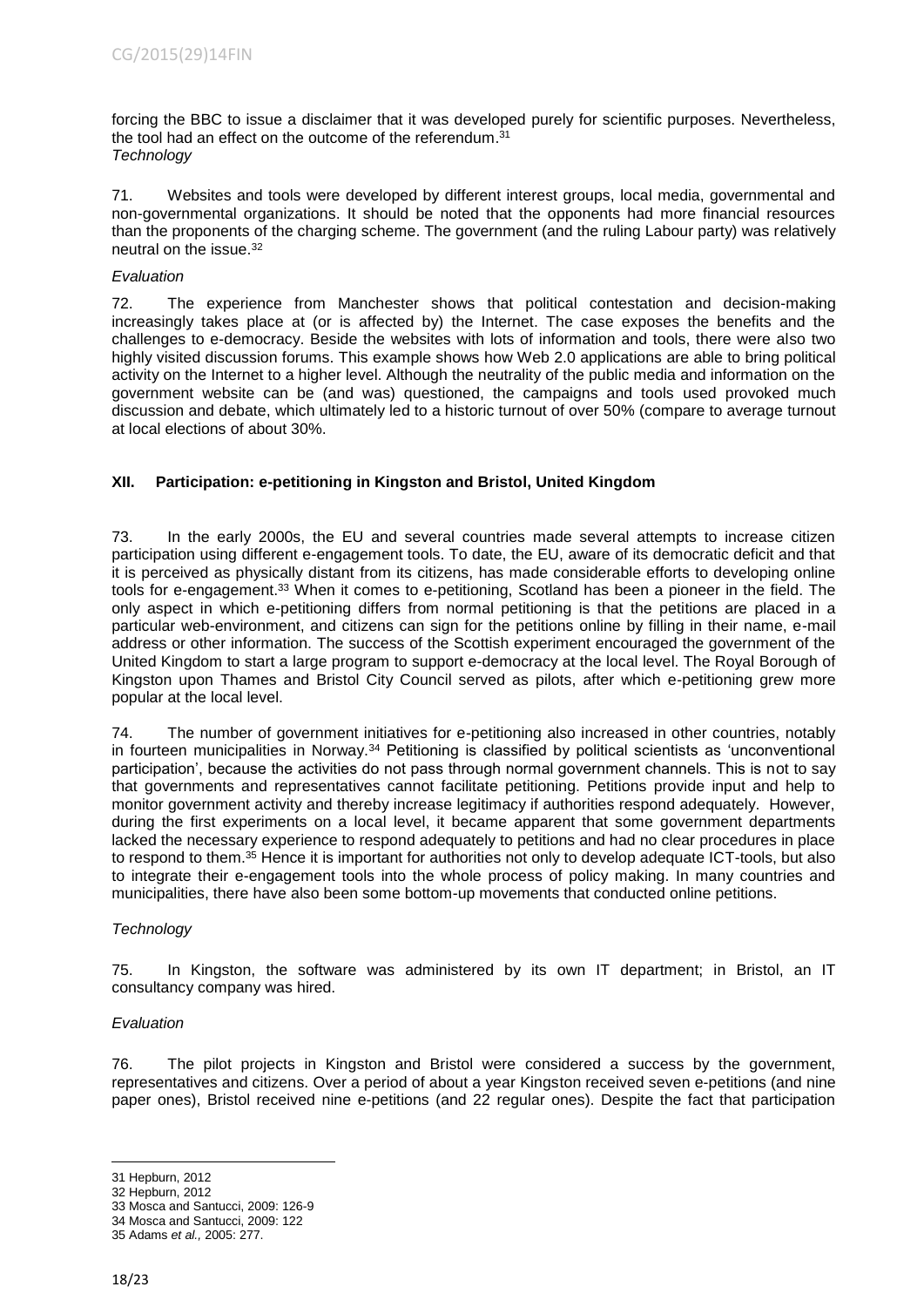was relatively low - 173 citizens in Kingston and 890 in Bristol signed a petition – they all were about local issues and the local council was able to respond to them and influence the issue at stake. An evaluative report even stated that: "E-Petitioner was used by hundreds of citizens in each Council area, and showed early signs of impacting on decision-making."<sup>36</sup> After these pilot projects, the popularity of e-petitioning both in and outside the United Kingdom increased tremendously. In 2009 the United Kingdom laid down in law that all local governments should have their own e-petitioning tool.<sup>37</sup>

#### <span id="page-18-0"></span>**XIII. Conclusion**

77. This report has examined how the work of representatives is being transformed by digital technologies and the extent to which e-democracy applications can help to increase citizen involvement in democratic decision-making, with reference to the three core functions of representatives: mobilisation, deliberation and authorisation. The central issue is whether and how such changes can preserve the democratic legitimacy, the explicit or implicit consent of the people of the activities of their elected representatives, in face of developments in advanced democracies that are threatening to reduce the legitimacy of elected officials, such as the weakening relation between citizens and their representatives, declining political participation and the shift of political contestation and activity outside traditional institutions, as well as the increasing difficulties for governments to meet citizen expectations.

78. The crucial questions to be asked with respect to e-engagement tools are: did the tools meet the objectives of improving democracy?; are the tools able to overcome the challenges?; and, how does the use of e-media and e-engagement tools change the roles of local and regional representatives?

#### *Do e-engagement tools meet their objectives?*

79. In many ways e-democracy can help elected representatives and local or regional authorities to increase legitimacy. At the very least, local and regional authorities can provide accessible and wellstructured information on the Internet, including the use of social network media. Digital technologies allow for more flexible, interactive and reciprocal information exchange than merely archiving. Web 2.0 differs from conventional e-media (Web 1.0) in the respect that it enables users to interact with each other or with the moderator, whereas conventional e-media merely provides users with a one-way stream of information. A wide range of applications and platforms are developing that can be used to consult citizens and other key stakeholders and to enable them to participate the decision-making process. Some of these applications allow citizens to get involved much earlier in the decision-making process and to contribute to the political agenda, changing politics from a top-down to a bottom-up activity. As the examples have shown, there are a variety of tools available that can increase citizen involvement.

80. E-democracy is not just about city-wide consultations or online voting leading to final decisions. Small applications, such as the chatting forum in Hungary or e-petitioning websites, can lower the threshold for acquiring information or citizen participation. Some of these examples can be easily transferred and implemented in other regions, while others would require some investment. Nevertheless, these examples show that 'traditional actors' still have an important role to play. Political parties still need to adopt positions on the issues at stake and get involved in the debates, demonstrating to citizens and organised interests alike that an issue deserves serious discussion. Online debates that are held in a 'political vacuum' will not last and do not have an impact. The main decision-makers need to be involved in online debates to ensure that there does not develop a parallel world of real decisions versus a virtual world of meaningless online chatter. Representatives of political parties, as well as organised interest groups, need to provide a link between the online debating platform and the formal institutionalisation of the outcome.

## *Are e-engagement tools able to address the challenges?*

81. The most widely discussed challenge is that of the digital divide. In most of the cases that have been discussed, this challenge has been addressed, but the gap is not easily bridged. One reason for this is that online services are often complementary to the 'analogue' possibilities for participation. In the cases of e-voting in Estonia, the consultation in Kalix and to some extent the contact with the Mayor in

<sup>36</sup> Adams *et al.,* 2005

<sup>37</sup> Panagiotopoulos *et al*., 2011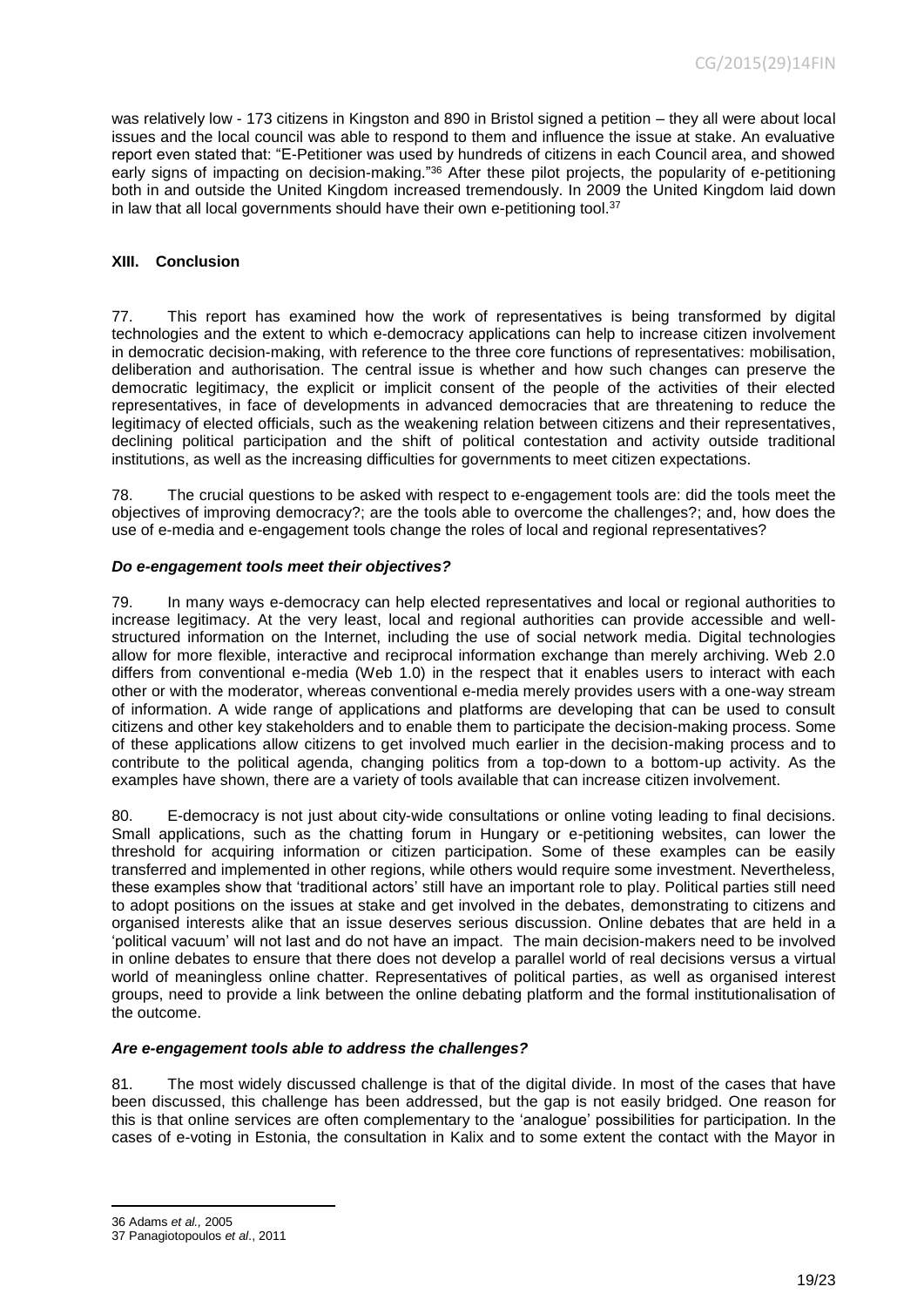Hungary, citizens were also able to gather information, express their opinions and cast their votes without making use of the Internet. In such cases the digital divide does not constitute a problem to participation or consultation. Nevertheless it must be emphasized that a digital divide can appear if important information is only provided online. As political campaigning activity increasingly shifts to the web, responsible governments need to ensure that people who are less e-literate and less digitally active are not excluded from the political process.

82. The challenge of e-engagement in relation to informing citizens and guaranteeing effective and egalitarian deliberation depends on both the topic and the degree of involvement of traditional media. Engaging voters is easier when it concerns an issue that they understand is important to them and has a direct impact on their life. Simply opening channels of communication will not work and will only attract those citizens who are already involved and politically interested. In addition to the saliency of the issue, it has been shown to be more effective if an online democratic project is also promoted through traditional media. Such cross-media communication was crucial to the success of the Kalix or Manchester examples. A lesson for local and regional representatives from this is that using national, regional and local media can improve the chances of success of e-engagement projects. Citizens can only get involved if they know that an initiative exists. Using the traditional media can also help avoid online debates being dominated by the 'camp' with the most resources. Involving traditional media-outlets is no guarantee of an equal playing field and representative participation, as the example of the Manchester referendum has shown, but it is important that local authorities do everything in their power to create transparency and parity.

83. It will be easier to get the media involved and citizens mobilised when the issue at stake is perceived as important, rather than e-engagement projects that only attract 'passionate minorities'. Those who organise initiatives for e-democracy need to be aware of the demand side of politics, not only the supply side. Most citizens have limited political knowledge and interest and only become involved when they perceive that a crucial issue is at stake. There needs to be a real choice to be made, otherwise the attempt to engage citizens is misleading. Authorities should not expect that through the simple introduction of digital technologies political interest will automatically and immediately increase. Democracy has to be learnt, as does e-democracy.

84. Authorities need to accept that there is a significant degree of distrust of both government and digital technologies. This is not unfounded: these technologies have high monitoring, surveillance, memory and storage capacities. While these characteristics have huge potential, there is also a danger of abuse. While every citizen can check whether a ballot box is empty at the beginning of Election Day and see the entire content during the count, few citizens will understand what is going on inside a computer. Information is as easily manipulated as it is processed. E-engagement projects should be aware of these issues and make sure that appropriate security measures are in place, privacy is guaranteed, data stored safely and that procedures are totally transparent. The processes must be politically neutral and the outcomes verifiable by people who are not specialists. Otherwise the debate might become a debate about e-democracy itself, and not about the substantive issues.

# *How does e-democracy impact the work of representatives?*

85. Digital technologies can help boost democratic participation, but they cannot and should not replace all traditional institutional guarantees of the democratic process. E-democracy should not be reduced to merely increasing the volume of democratic participation, but should focus on improving its quality. As several scholars have noted,<sup>38</sup> most e-democracy activities co-habit with traditional 'analogue' democracy. This is a good thing, as legal and constitutional guarantees need to be respected.

86. There are good reasons for representatives of political parties to get involved in digital technologies for political campaigning and connecting citizens. Several projects, such as Voting Advice Applications and modern campaign techniques, have proven effective in reaching large numbers of citizens and mobilising them during election campaigns. In particular, Web 2.0 tools enable citizens to interact with each other and with their representatives in a meaningful manner. Yet, the quality of the debate still depends on the quality of the participants. The "Junk in, junk out" rule also holds true with e-democracy.

<sup>38</sup> Macintosh, 2008; Hacker and van Dijk, 2000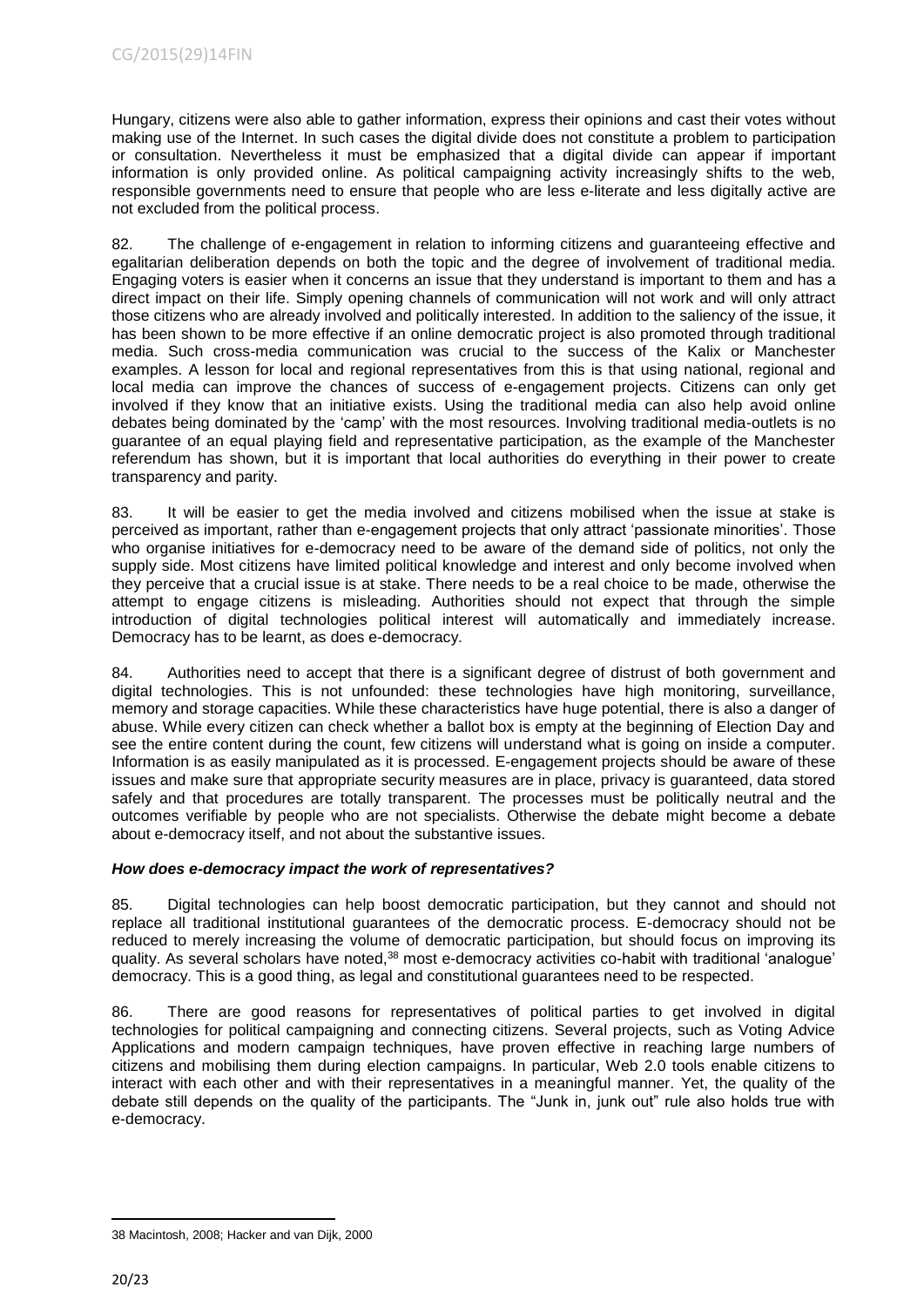87. The traditional carriers of political ideas and policy initiatives need to be preserved and developed: especially political parties, associations and interest groups, issue movements and individual political activists. E-technologies are empty vessels that need to be loaded with content. E-engagement tools have great potential for increasing connectivity between representatives and citizens and can boost citizen participation, but for this to be meaningful, well thought-out and formulated political issues need to be on the agenda. Active citizenship precedes e-democracy; digital technologies do not automatically produce active citizens.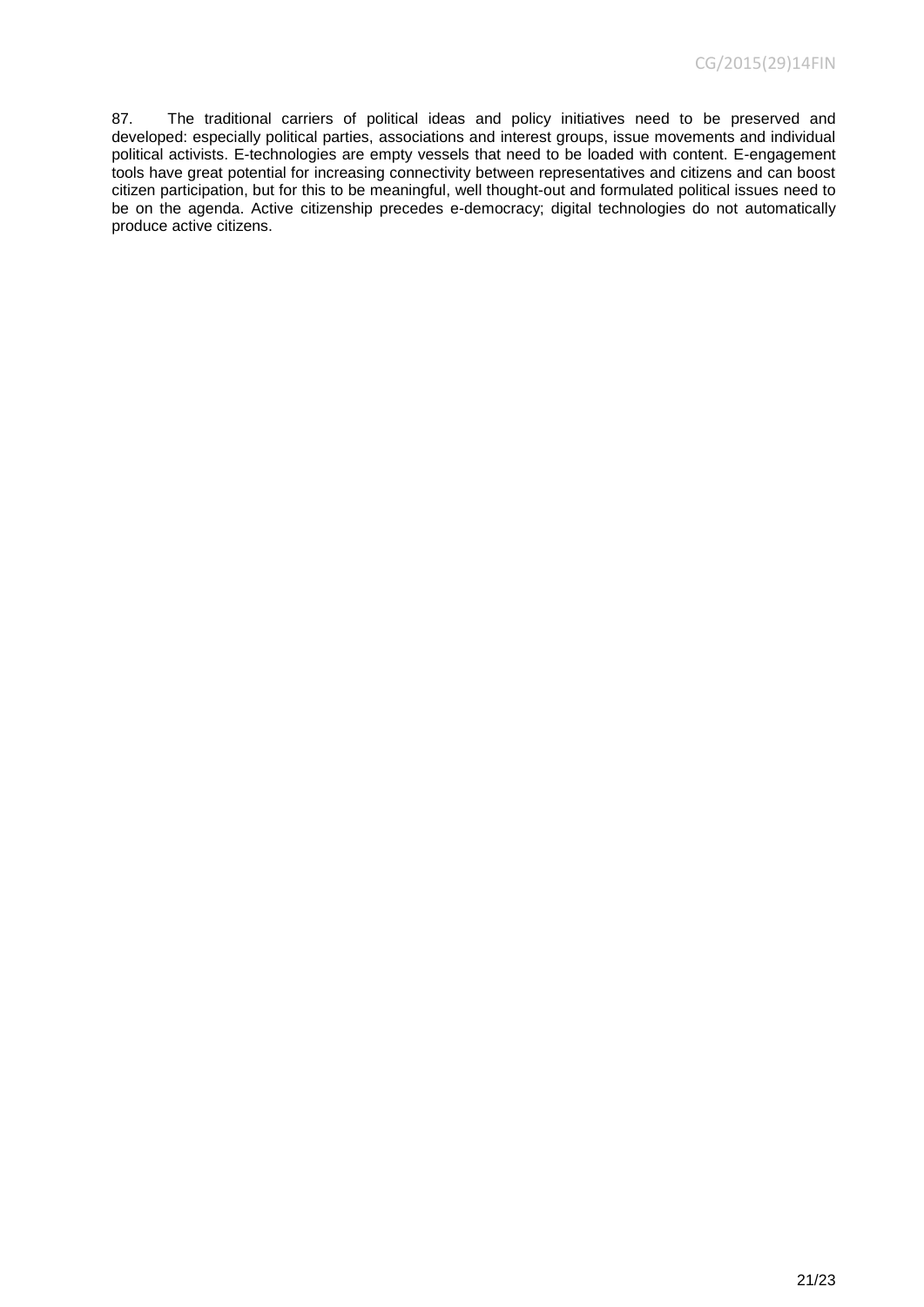#### **References**

Abu-Jbara, A., King, B., Diab, M. T., and Radev, D. R. (2013) Identifying Opinion Subgroups in Arabic Online Discussions. In *ACL (2)*: 829-835.

Adams, N. J., Macintosh, A., J. Johnston (2005) E-petitioning: Enabling Ground-up participation. In: Funabashi, M. and A. Grzech (eds.) *Challenges of Expanding Internet: E-Commerce, E-Business, and E-Government*. New York: Springer.

Aouragh, M. and A. Alexander (2011) *Sense and Nonsense of Facebook Revolutions.* IJCS. Special Issue on Arab Revolutions and New Media.

Becker, T., T. Ohlin (2006) The Improbable Dream: Measuring the Power of Internet Deliberations in Setting Public Agendas and Influencing. *Public Planning and Policies Journal of Public Deliberanon* 2 (1): art. 2.

Boogers, M. (2006). Enquête bezoekers Stemwijzer. *Universiteit van Tilburg.*

Beck, Ulrich (1994) 'The reinvention of politics. Towards a theory of reflexive Modernization'. In Beck, U., A. Giddens and S. Lash, Reflexive Modernization. Cambridge: Polity. 1-55.

Cedroni, L., and D. Garzia (eds.) (2010) Voting Advice Applications in Europe: The state of the art. Naples: ScriptaWeb.

Dalton, R. J. and Wattenberg, M. P. (eds.) (2000) *Parties Without Partisans: Political Change in Advanced Industrial Democracies*. Oxford: Oxford University press.

Dubuis, E., S. Fischli, R. Haenni, U. Serdült, O. Spycher (2011) Selectio Helvetica: A Verifiable Internet Voting System. Paper presented at the Conference on E-democracy and open government (CeDem) conference at Donau-Universität in Krems.

Fishkin, J.S. (1995) *The Voice of the People. Public Opinion and Democracy.* New Haven: Yale University Press.

Garzia, D. and S. Marschall (2012) Voting advice applications under review: The state of research. International Journal of Electronic Governance 5 (3/4): 203–222.

Grönlund, Å. (2003) Emerging Electronic Infrastructures: Exploring Democratic Components. *Social Science Computer Review*. 21 (1): 55-72.

Hacker, K. L. and J. van Dijk (2000) What is Digital Democracy? In: Hacker, K.L and J. van Dijk. (eds.) *Digital Democracy issues of theory and practice.* Sage Publications.

Hepburn, P. A. (2013)Local Democracy in a Digital Age: Lessons for Local Government from the Manchester Congestion Charge Referendum. Local Government studies 40 (1): 82-101.

Hepburn, P. A. (2012) Is this local e-democracy? How the online sphere of influence shaped local politics. Empirical evidence from the Manchester Congestion Charge referendum. *Journal of E-democracy* 4 (1): 45-66.

Hilbert, M (2007) Digital Processes and Democratic Theory: Dynamics, risks and opportunities that arise when democratic institutions meet digital information and communication technologies, online available at http://www.martinhilbert.net/democracy.html

Hilbert, M (2009) The Maturing Concept of E-Democracy: From E-Voting and Online Consultations to Democratic Value Out of Jumbled Online Chatter. *Journal of Information Technology & Politics.* 6: 87–110.

Kleinnijenhuis, J., O. Scholten, W. Van Atteveldt, A. van Hoof, A. Krouwel, D. Oegema, J. A. de Ridder, P. C. Ruigrok, and J. H. Takens (2007). Nederland vijfstromenland: De rol van de media en stemwijzers bij de verkiezingen van 2006.

Klandermans, B. (1984) Mobilization and participation: Social-psychological expansions of resource mobilization theory. *American Sociological Review* 49(5): 583-600.

Lucardie, P. and A. Krouwel (2008) Waiting in the wings: New parties in the Netherlands. *Acta Politica* 43 (2): 278-307.

Ladner, A., Felder, G., & Fivaz, J. (2010). More than toys? A first assessment of voting advice applications in Switzerland. Voting Advice Applications in Europe. In Cedroni L. and D. Garcia (eds.) *Voting Advice Applications in Europe; The State of the Art.* ScriptaWeb, Naples, 91-123.

Ladner, A., & Pianzola, J. (2010) Do voting advice applications have an effect on electoral

participation and voter turnout? Evidence from the 2007 Swiss federal elections. In: Tambouris, E., A. Macintosh & O. Glassey (eds.). Electronic Participation. Berlin, Heidelberg,

New York: Springer: pp. 211-224.

Ladner, A., J. Fivaz, and J. Pianzola (2012) Voting advice applications and party choice: evidence from smartvote users in Switzerland. International Journal of Electronic Governance 5 (3/4): 367–387.

Mair, P. (2013) *Ruling the Void; The Hollowing-out of Western Democracy.* London: Verso.

Macintosh (2008) E-Democracy and e-participation Research in Europe. In: Chen, H., L. Brandt, V. Gregg, R. Traunmüller, S. Dawes, E. Hovy, A. Macintosh and C. A. Larson (eds.) *Digital government; E-Government Research, Case Studies, and Implementation.* New York: Springer.

Madise, Ü., and T. Martens (2006) E-voting in Estonia 2005. The first practice of country-wide binding Internet voting in the world. *Electronic Voting* 86.